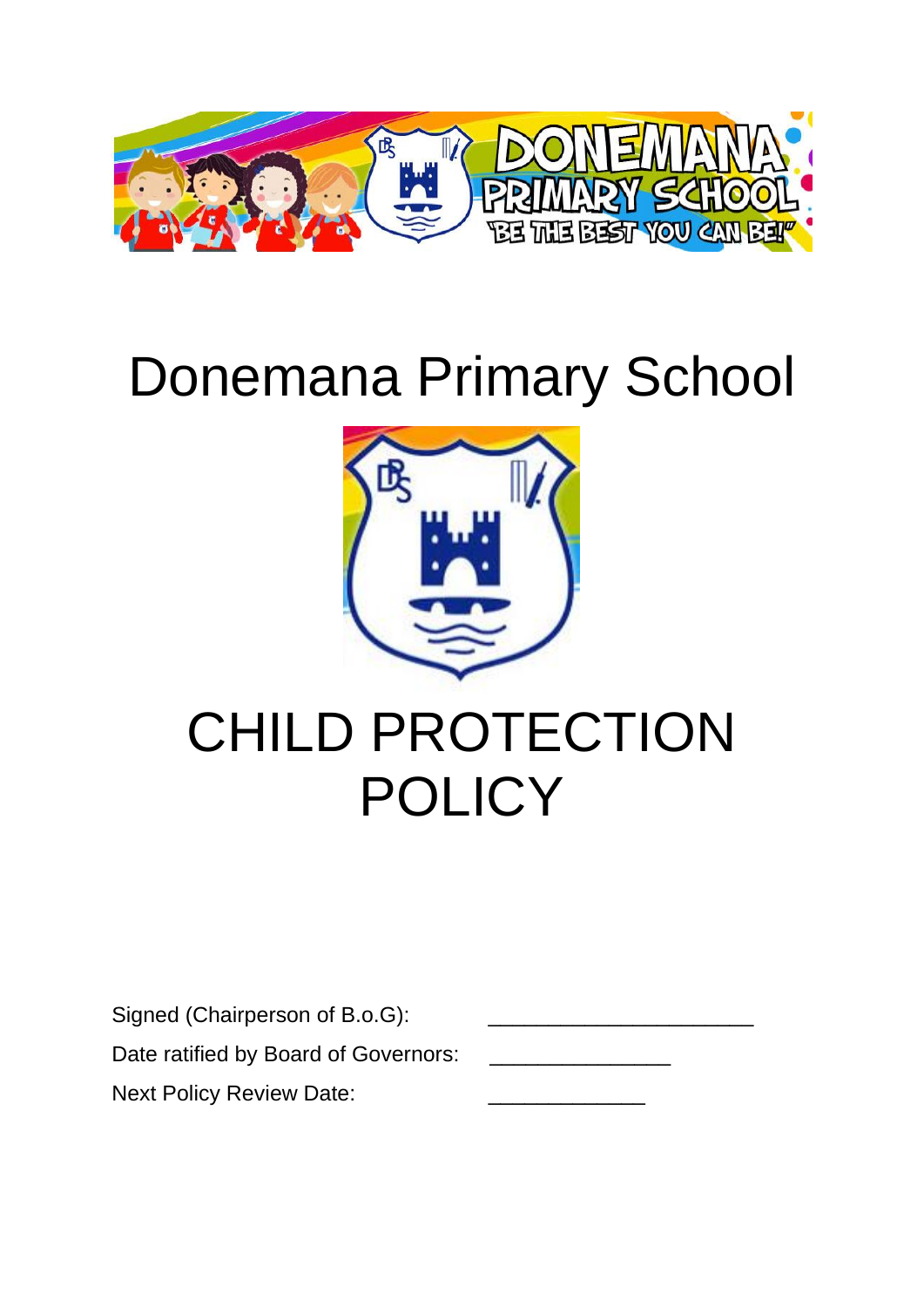# **CONTENTS**

- **1. Our School's Mission Statement**
- **2. Related Policies**
- **3. The School's Safeguarding Team**
- **4. Definitions of Harm**
- **5. Responding to a Safeguarding Concern**
- **6. Consent, Confidentiality, Information Sharing and Record Keeping**
- **7. Safe Recruitment Procedures**
- **8. Code of Conduct**
- **9. The Preventative Curriculum**
- **10. Monitoring and Evaluation**
- **11. Appendices**
- **11.1 Appendix 1 Specific Types of Abuse**
- **11.2 Appendix 2 Children with Increased Vulnerabilities**
- **11.3 Appendix 3 How a Parent Can Make a Complaint**
- **11.4 Appendix 4 Procedure Where the School Has Concerns about Possible Abuse**
- **11.5 Appendix 5 Dealing with Allegations of Abuse against a Member of Staff**
- **11.6 Appendix 6 Note of Concern**
- **11.7 Appendix 7 Staff Code of Conduct**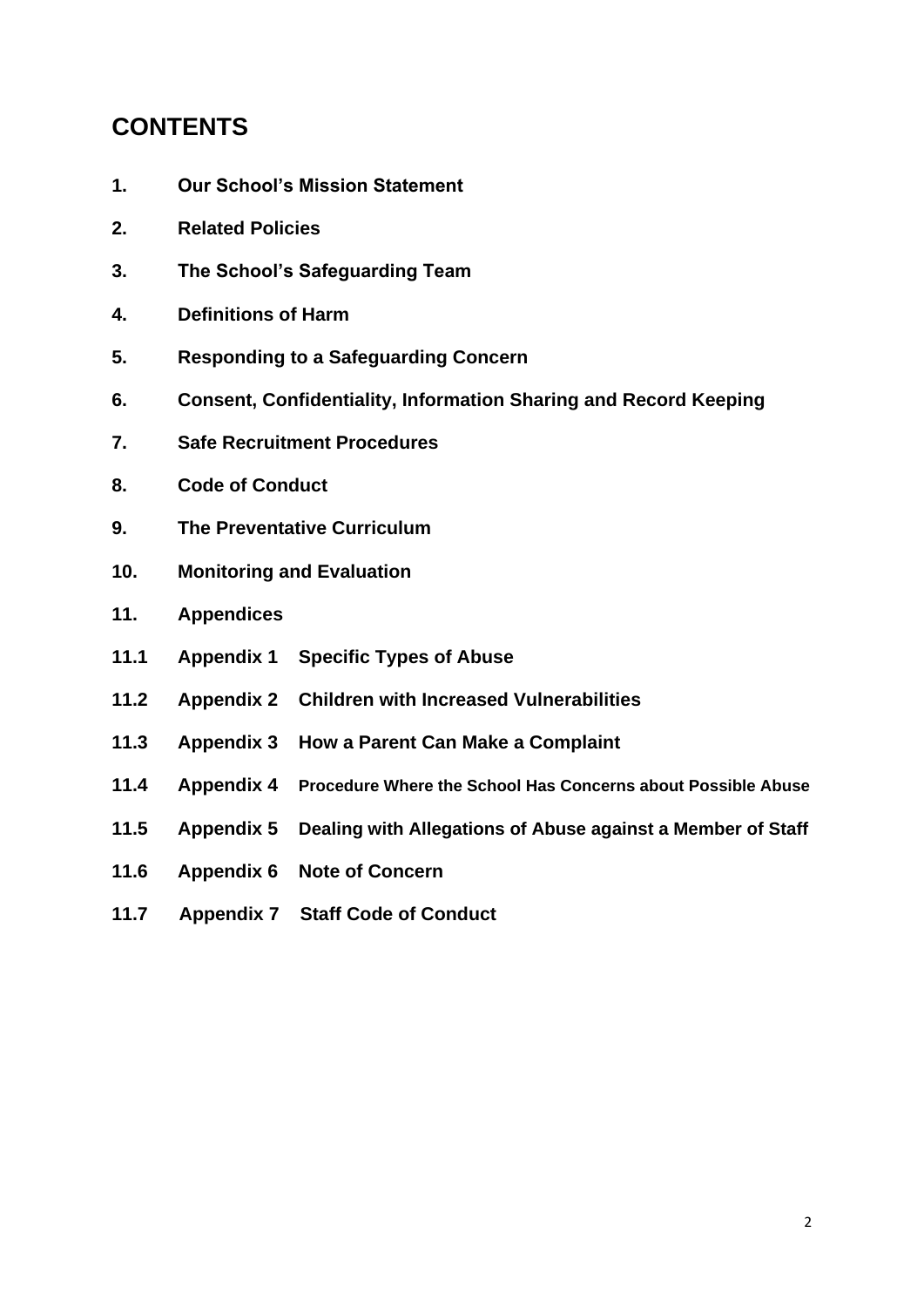# **CHILD PROTECTION ETHOS**

We in Donemana Primary School have a responsibility for the safeguarding and child protection of the children in our care, including children visiting our school as part of Shared Education, and we will carry out this duty by providing a caring, supportive and safe environment, where each child, regardless of their school, is valued for his or her unique talents and abilities, and in which all our young people can learn and develop to their full potential. All staff, teaching and non-teaching should be alert to the signs of possible abuse and should know the procedures to be followed. This policy sets out guidance on the action, which is required where abuse or harm to a child is suspected and outlines referral procedures within our school.

# **KEY PRINCIPLES OF SAFEGUARDING AND CHILD PROTECTION**

The general principles, which underpin our work, are those set out in the UN Convention on the Rights of the Child and are enshrined in the Children (Northern Ireland) Order 1995, "Co-operating to safeguard children and young people in Northern Ireland" (DHSSPSNI, 2017), the Department of Education (Northern Ireland) guidance "Safeguarding and Child Protection in Schools" Circular 2017/04 (amended September 2019) and the SBNI Core Child Protection Policy and Procedures (2017).

The following principles form the basis of our Child Protection Policy:

- The child or young person's welfare is paramount;
- The voice of the child or young person should be heard;
- Parents are supported to exercise parental responsibility and families helped stay together;
- Partnership;
- Prevention:
- Responses should be proportionate to the circumstances;
- Protection; and
- Evidence based and informed decision making.

# **OTHER RELATED POLICIES**

The school has a duty to ensure that safeguarding permeates all activities and functions. The child protection policy therefore complements and supports a range of other school policies including:

- Anti-Bullying Policy
- Attendance Policy
- Positive Behaviour Policy
- Code of Conduct
- Complaints policy
- Data protection Policy
- Educational Visits
- E-Safety Policy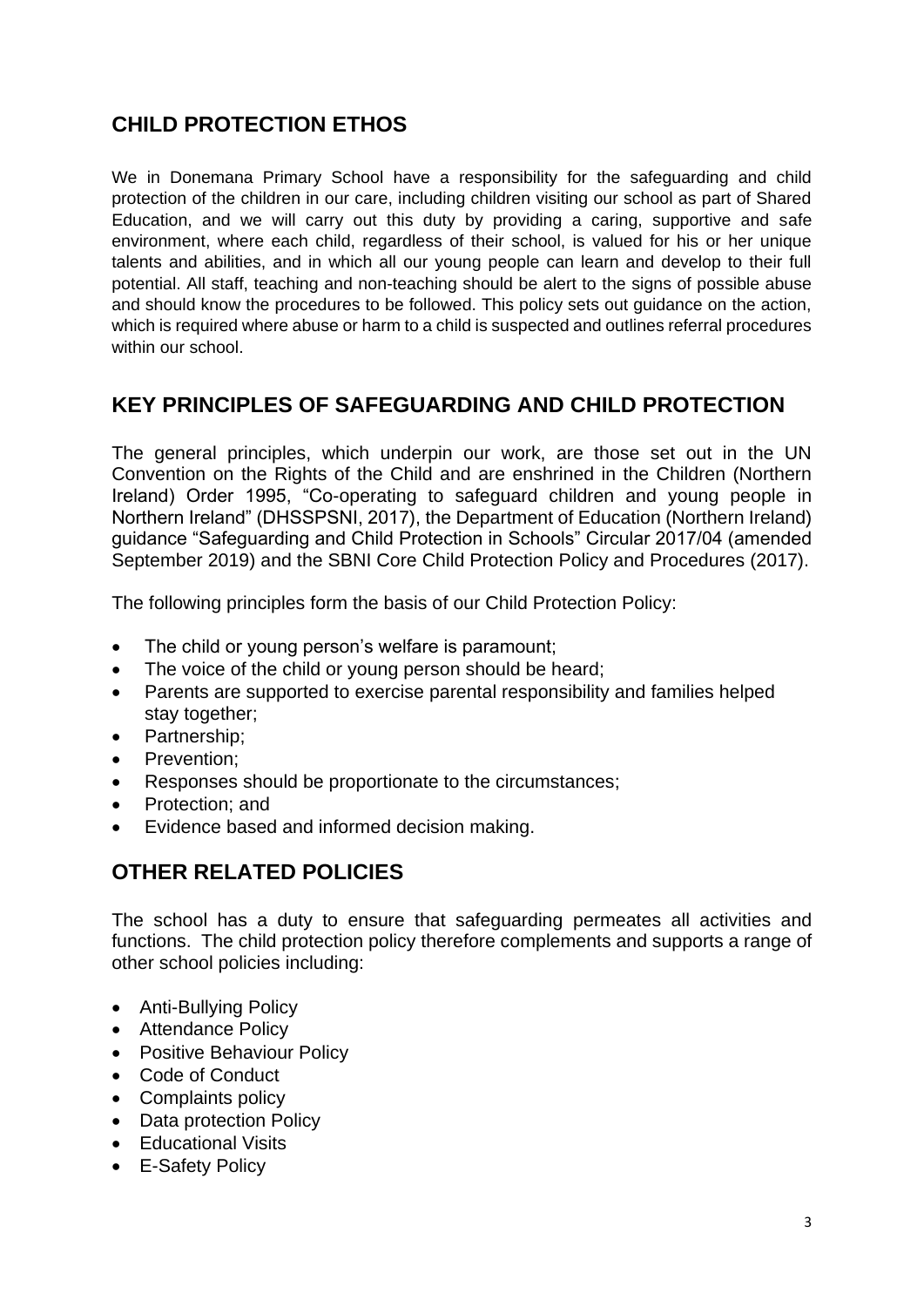- First Aid and Administration of Medicines
- Health and Safety Policy
- Intimate Care
- Privacy Notice
- Disposal of Records Schedule
- Relationships and Sexuality Education
- Special Educational Needs
- Use of Mobile Phones/Cameras
- Use of Reasonable Force/Safe Handling
- Whistleblowing policy

**These policies are available to parents and any parent wishing to have a copy should contact the School office or visit the school website at [www.donemanaps.com](http://www.donemanaps.com/) .**

# **SCHOOL SAFEGUARDING TEAM**

The following are members of the school's Safeguarding Team:

- Chair of the Board of Governors- **Rev. Robin Stockitt**
- Vice-Chair of the B.o.G/Acting Chairperson- **Mr Simon Mowbray**
- Designated Governor for Child Protection- **Rev. Stuart McCrea**
- Principal- **Mrs Gillian Hay**
- Designated Teacher- **Mr Daniel Potts**
- Deputy Designated Teacher- **Mrs Cathy Timoney**

# **ROLES AND RESPONSIBILITIES**

#### **Board of Governors must ensure that:**

- A Designated Governor for Child Protection is appointed.
- A Designated and Deputy Designated Teacher are appointed in their schools.

 They have a full understanding of the roles of the Designated and Deputy Designated Teachers for Child Protection.

 Safeguarding and child protection training is given to all staff and governors including refresher training.

- The school has a Child Protection Policy which is reviewed annually and parents and pupils receive a copy of the child protection policy and complaints procedure every two years (see Section 4.3 for more details).
- The school has an Anti-Bullying Policy which is reviewed at intervals of no more than four years and maintains a record of all incidents of bullying or alleged bullying. See the Addressing Bullying in Schools Act (NI) 2016.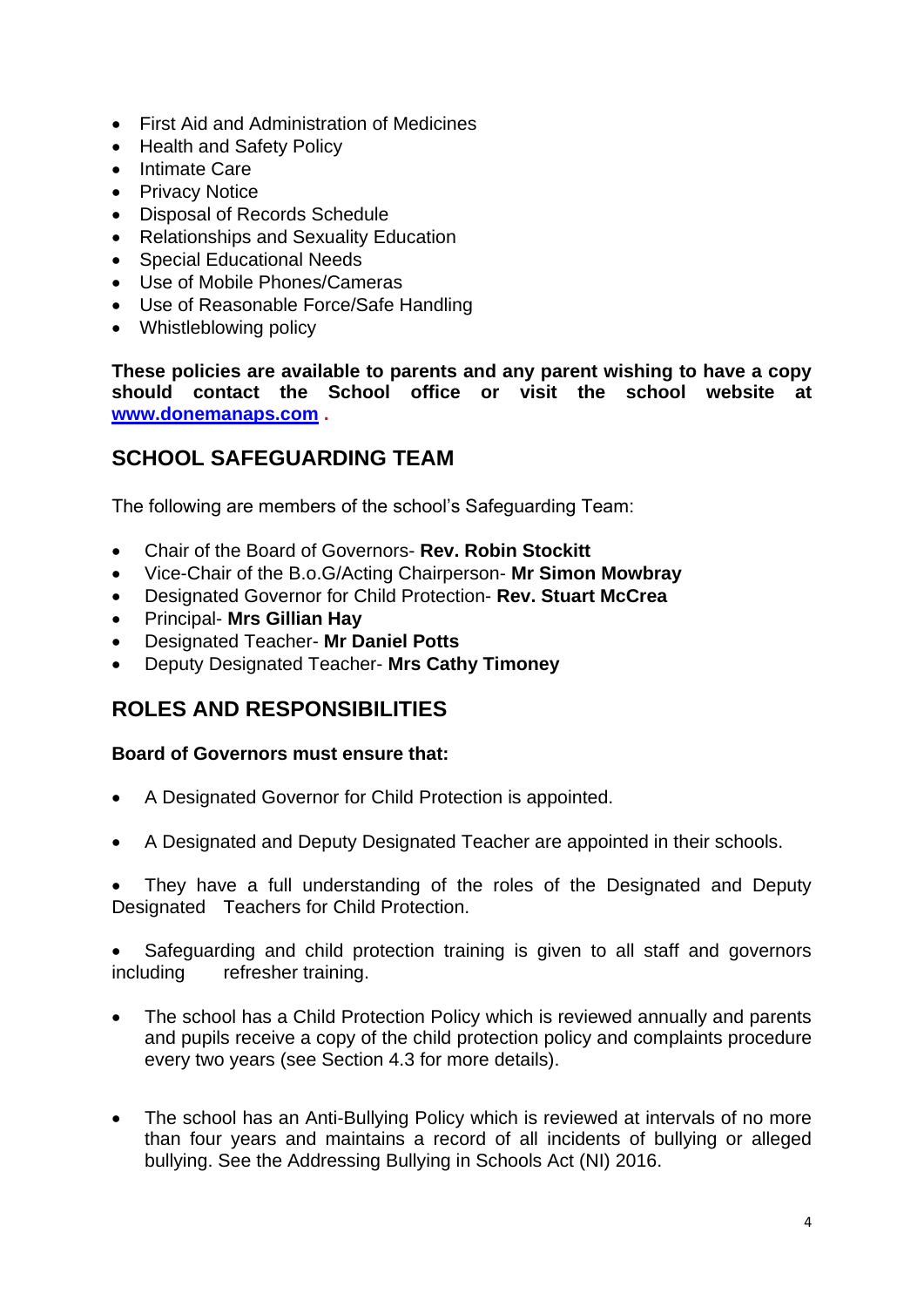- The school ensures that other safeguarding policies are reviewed at least every 3 years or as specified in relevant guidance
- There is a code of conduct for all adults working in the school
- All school staff and volunteers are recruited and vetted, in line with DE Circular 2012/19
- They receive a full annual report on all child protection matters (It is best practice that they receive a termly report of child protection activities). This report should include details of the preventative curriculum and any initiatives or awareness raising undertaken within the school, including training for staff.
- The school maintains the following child protection records in line with DE Circulars 2015/13 Dealing with Allegations of Abuse Against a Member of Staff and 2016/20 Child Protection: Record Keeping in Schools: Safeguarding and child protection concerns; disclosures of abuse; allegations against staff and actions taken to investigate and deal with outcomes; staff induction and training.

# **CHAIR OF BOARD OF GOVERNORS**

- Has a pivotal role in creating and maintaining a safeguarding ethos.
- Receives training from CPSS and HR.

 Assumes lead responsibility in the event of a CP complaint or concern about the principal.

Ensures compliance with legislation, child protection record keeping and policies.

# **DESIGNATED GOVERNOR FOR CHILD PROTECTION**

The BoG delegates a specific member of the governing body to take the lead in safeguarding/child protection issues in order to advise the governors on: -

- The role of the designated teachers;
- The content of child protection policies;
- The content of a code of conduct for adults within the school;
- The content of the termly updates and full Annual Designated Teachers Report;
- Recruitment, selection, vetting and induction of staff.

#### **DESIGNATED TEACHER/DEPUTY DESIGNATED TEACHER**

Every school is required to appoint a Designated and Deputy Designated Teacher with responsibility for Child Protection. This role which involves:

The induction and training of all school staff including support staff.

 Being available to discuss safeguarding or child protection concerns of any member of staff.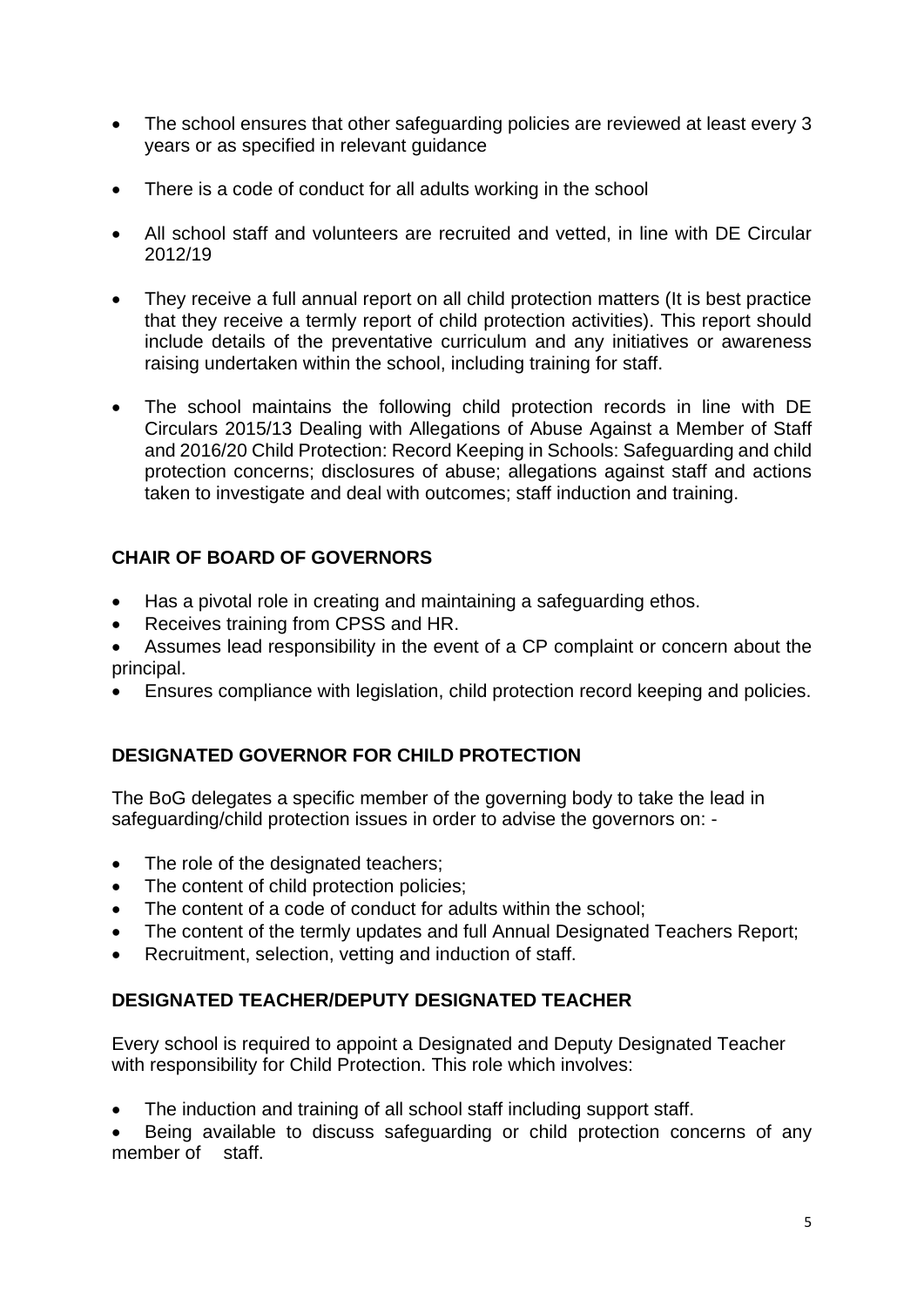- Having responsibility for record keeping of all child protection concerns.
- Maintaining a current awareness of early intervention supports and other local services e.g. Family Support Hubs.
- Making referrals to Social Services or PSNI where appropriate.
- Liaison with the EA Designated Officers for Child Protection.
- Keeping the school Principal informed.
- Lead responsibility for the development of the school's child protection policy.
- Promotion of a safeguarding and child protection ethos in the school.
- Compiling written reports to the Board of Governors regarding child protection.

## **THE PRINCIPAL**

As secretary to the Board of Governors the Principal will assist the BoG in fulfilling its safeguarding and child protection duties including:

- Ensuring the Board of Governors are kept fully informed of all developments relating to safeguarding including changes to legislation, policy, procedures, DE circulars, inclusion of Child Protection on the termly meeting agenda.
- Managing allegations/complaints against school staff.
- Establishing and manage the operational systems for safeguarding and child protection.
- Appointing and managing Designated /Deputy Designated Teachers who are enabled to fulfil their safeguarding responsibilities.
- Ensuring safe and effective recruitment and selection including awareness of safeguarding and child protection for new staff and volunteers.
- Ensuring that parents and pupils receive a copy or summary of the Child Protection policy at intake and at a minimum every 2 years.
- Maintaining the school's Record of Child Abuse Complaints

#### **OTHER MEMBERS OF SCHOOL STAFF**

- Members of staff **must** refer concerns or disclosures initially to the Designated Teacher (Mr Potts) for Child Protection or to the Deputy Designated Teacher (Mrs Timoney) if he is not available.
- Class teachers should complete the Note of Concern (Appendix 6) if there are safeguarding concerns such as: poor attendance and punctuality, poor presentation, changed or unusual behaviour including self-harm and suicidal thoughts, deterioration in educational progress, discussions with parents about concerns relating to their child, concerns about pupil abuse or serious bullying and concerns about home circumstances including disclosures of domestic abuse.
- **Staff should not** give children a guarantee of total confidentiality regarding their disclosures, should not investigate nor should they ask leading questions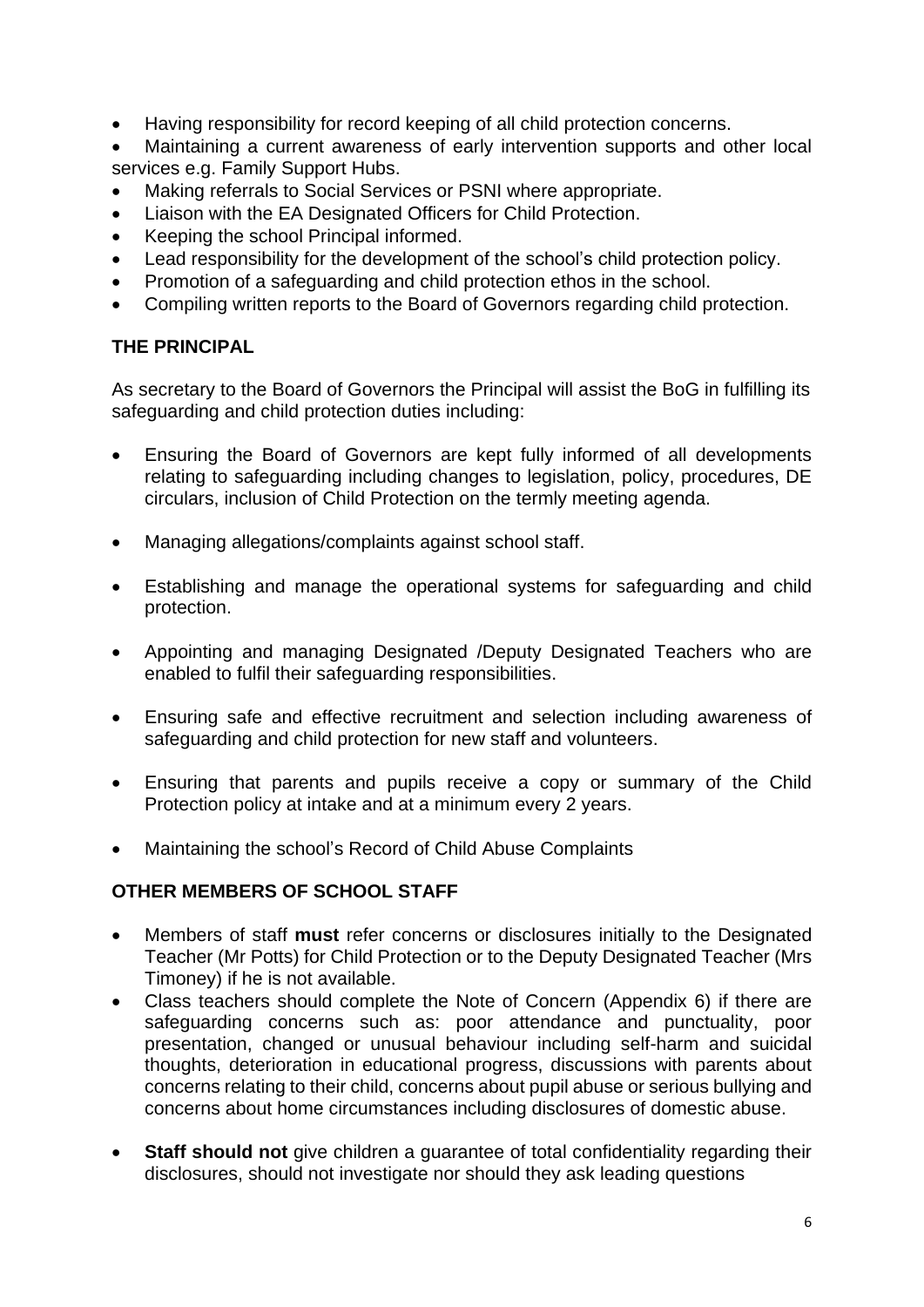#### **SUPPORT STAFF**

 If any member of the support staff has concerns about a child or staff member, they should report these concerns to the Designated Teacher (Mr Potts) or Deputy Designated Teacher (Mrs Timoney) if he is not available. A detailed written record of the concerns will be made and any further necessary action will be taken.

#### **PARENTS**

**The primary responsibility for safeguarding and protection of children rests with parents who should feel confident about raising any concerns they have in relation to their child.**

- Parents can play their part in safeguarding by informing the school.
- If the child has a medical condition or educational need.
- If there are any Court Orders relating to the safety or wellbeing of a parent or child.
- If there is any change in a child's circumstances for example change of address, change of contact details, change of name, change of parental responsibility.
- If there are any changes to arrangements about who brings their child to and from school.
- If their child is absent and should send in a note on the child's return to school. This assures the school that the parent/carer knows about the absence. More information on parental responsibility can be found on the EA website at: [www.eani.org.uk/schools/safeguarding-and-child-protection](http://www.eani.org.uk/schools/safeguarding-and-child-protection)

#### **It is essential that the school has up to date contact details for the parent/carer.**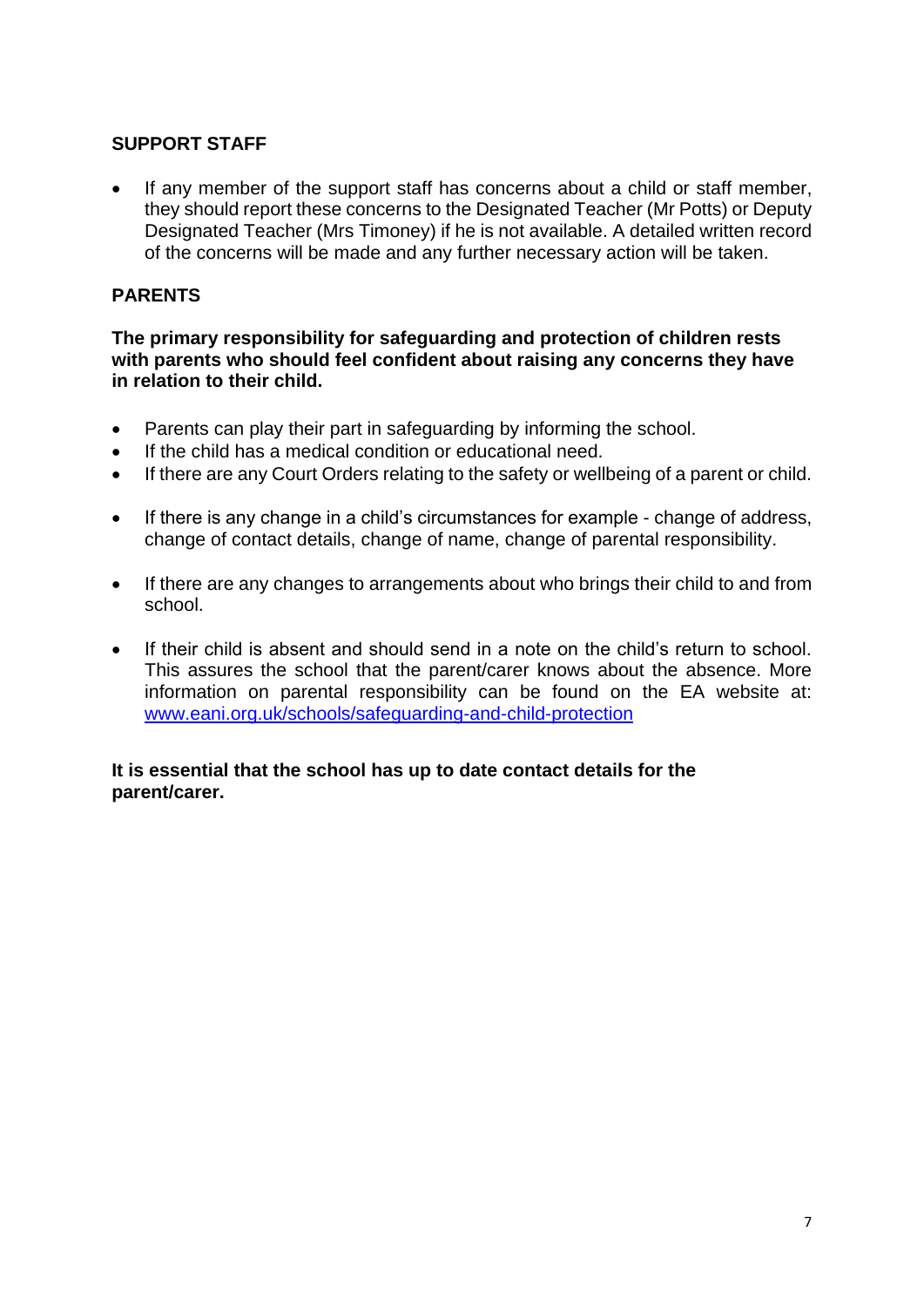# **CHILD PROTECTION DEFINITIONS**

# **Definition of Harm**

#### (*Co-operating to Safeguard Children and young People in Northern Ireland August 2017*)

Harm can be suffered by a child or young person by acts of abuse perpetrated upon them by others. Abuse can happen in any family, but children may be more at risk if their parents have problems with drugs, alcohol and mental health, or if they live in a home where domestic abuse happens. Abuse can also occur outside of the family environment. Evidence shows that babies and children with disabilities can be more vulnerable to suffering abuse.

Although the harm from the abuse might take a long time to be recognisable in the child or young person, professionals may be in a position to observe its indicators earlier, for example, in the way that a parent interacts with their child. Effective and ongoing information sharing is key between professionals.

#### **Harm from abuse is not always straightforward to identify and a child or young person may experience more than one type of harm**.

Harm can be caused by:

Sexual abuse Emotional abuse Physical abuse **Neglect Exploitation** 

**SEXUAL ABUSE** occurs when others use and exploit children sexually for their own gratification or gain or the gratification of others. Sexual abuse may involve physical contact, including assault by penetration (for example, rape, or oral sex) or nonpenetrative acts such as masturbation, kissing, rubbing and touching outside clothing. It may include non-contact activities, such as involving children in the production of sexual images, forcing children to look at sexual images or watch sexual activities, encouraging children to behave in sexually inappropriate ways or grooming a child in preparation for abuse (including via e-technology). Sexual abuse is not solely perpetrated by adult males. Women can commit acts of sexual abuse, as can other children.

**EMOTIONAL ABUSE** is the persistent emotional maltreatment of a child. It is also sometimes called psychological abuse and it can have severe and persistent adverse effects on a child's emotional development.

Emotional abuse may involve deliberately telling a child that they are worthless, or unloved and inadequate. It may include not giving a child opportunities to express their views, deliberately silencing them, or 'making fun' of what they say or how they communicate. Emotional abuse may involve bullying – including online bullying through social networks, online games or mobile phones – by a child's peers.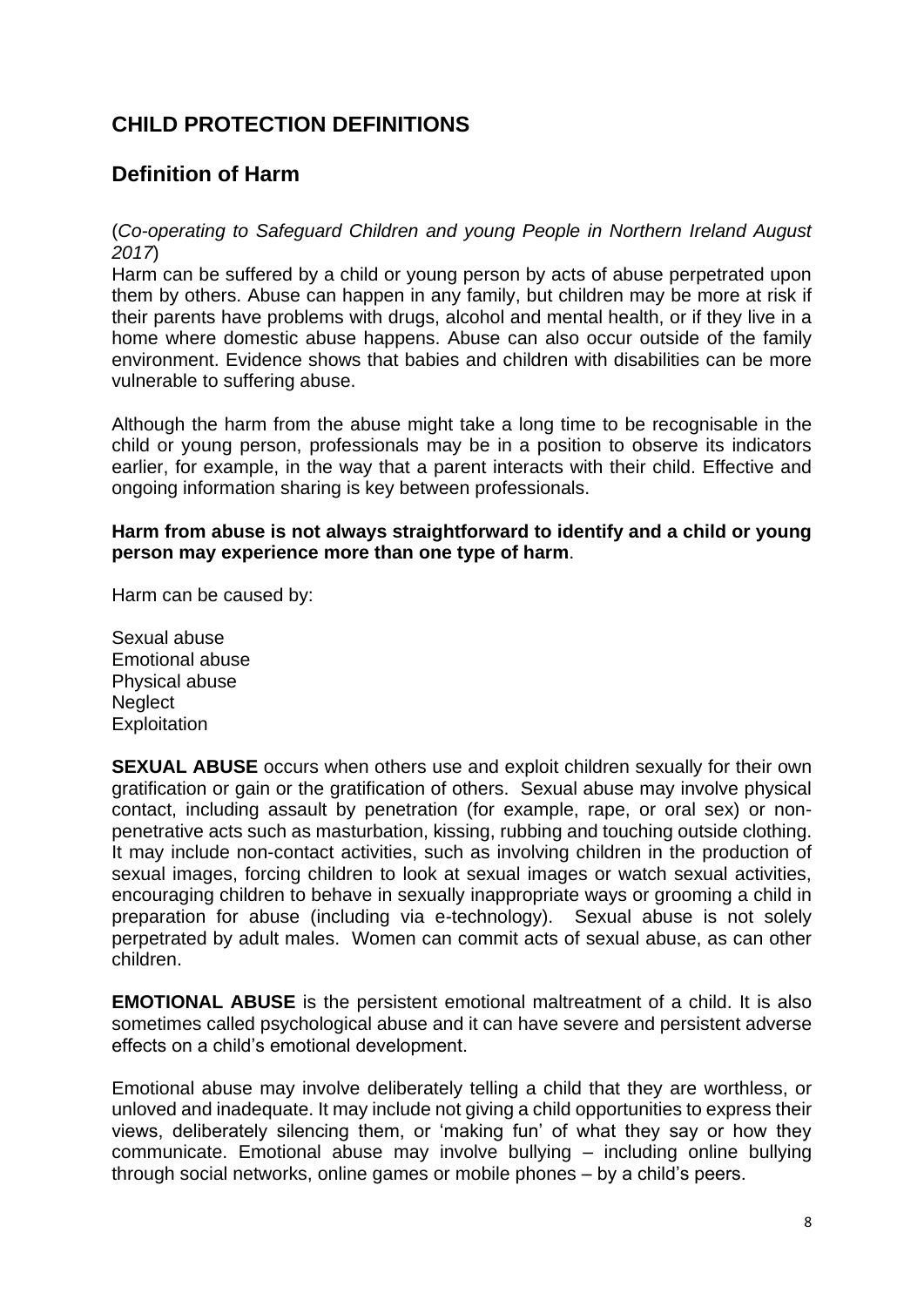**PHYSICAL ABUSE** is deliberately physically hurting a child. It might take a variety of different forms, including hitting, biting, pinching, shaking, throwing, poisoning, burning or scalding, drowning or suffocating a child.

**NEGLECT** is the failure to provide for a child's basic needs, whether it be adequate food, clothing, hygiene, supervision or shelter that is likely to result in the serious impairment of a child's health or development. Children who are neglected often also suffer from other types of abuse.

**EXPLOITATION** is the intentional ill-treatment, manipulation or abuse of power and control over a child or young person; to take selfish or unfair advantage of a child or young person or situation, for personal gain. It may manifest itself in many forms such as child labour, slavery, servitude, and engagement in criminal activity, begging, benefit or other financial fraud or child trafficking. It extends to the recruitment, transportation, transfer, harbouring or receipt of children for the purpose of exploitation. Exploitation can be sexual in nature.

Although 'exploitation' is not included in the categories of registration for the Child Protection Register, professionals should recognise that the abuse resulting from or caused by the exploitation of children and young people can be categorised within the existing CPR categories as children who have been exploited will have suffered from physical abuse, neglect, emotional abuse, sexual abuse or a combination of these forms of abuse.

#### **SIGNS AND SYMPTOMS OF ABUSE**

Please see these in **[Appendix 1\(](#page-12-0)A)**

#### **SPECIFIC TYPES OF ABUSE**

In addition to the types of abuse described above there are also some specific types of abuse that we in Donemana Primary School are aware of and have therefore included them in our policy. Please see these in **[Appendix 1\(](#page-12-0)B)**

#### **CHILDREN WITH INCREASED VULNERABILITIES**

Some children have increased risk of abuse due to specific vulnerabilities such as disability, lack of fluency in English and sexual orientation. We have included information about children with increased vulnerabilities in our policy. Please see these in **[Appendix 2](#page-18-0)**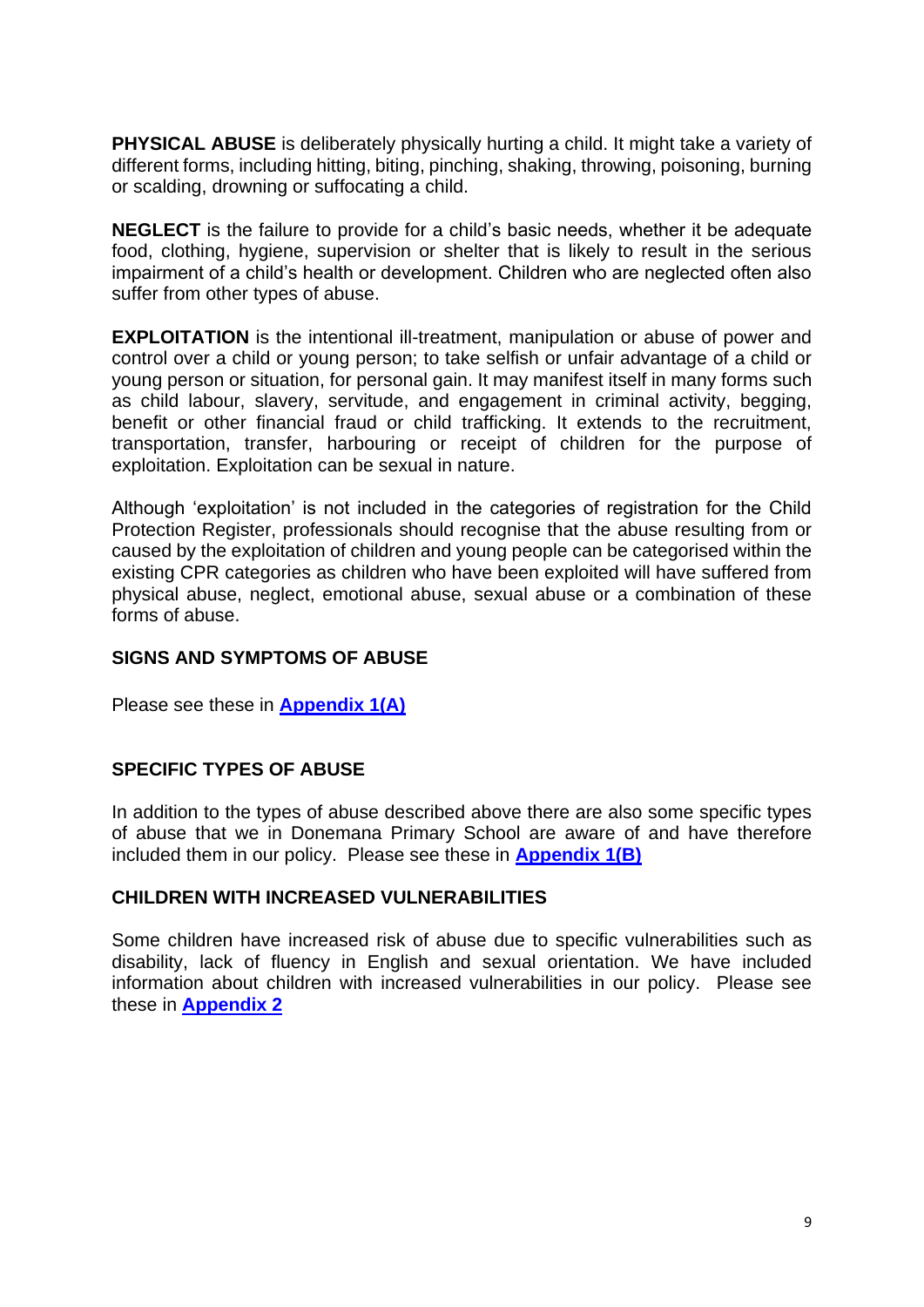### **RESPONDING TO SAFEGUARDING AND CHILD PROTECTION CONCERNS**

Safeguarding is more than child protection. Safeguarding begins with promotion and preventative activity which enables children and young people to grow up safely and securely in circumstances where their development and wellbeing is not adversely affected. It includes support to families and early intervention to meet the needs of children and continues through to child protection. Child protection refers specifically to the activity that is undertaken to protect individual children or young people who are suffering, or are likely to suffer significant harm<sup>1</sup>.

## **HOW A PARENT CAN RAISE A CONCERN**

In Donemana Primary School we aim to work closely with parents/guardians in supporting all aspects of their child's development and well-being. Any concerns a parent may have will be taken seriously and dealt with in a professional manner.

If a parent has a concern they can talk to the Class Teacher**,** the Designated (Mr Potts) or Deputy (Mrs Timoney) Designated Teacher for child protection or the Principal (Mrs Hay).

If they are still concerned they may talk to the Chair of the Board of Governors (Rev. R Stockitt). If after this a parent still has concerns they can contact the NI Public Services Ombudsman. At any time, a parent may talk to a social worker in the local Gateway team or to the PSNI Central Referral Unit. Details of who to contact are shown in the flowchart in **[Appendix 3](#page-21-0)**

#### **WHERE SCHOOL HAS CONCERNS OR HAS BEEN GIVEN INFORMATION ABOUT POSSIBLE ABUSE BY SOMEONE OTHER THAN A MEMBER OF STAFF**

In Donemana Primary School if a child makes a disclosure to a teacher or other member of staff which gives rise to concerns about possible abuse, or if a member of staff has concerns about a child, the member of staff will complete a Note of Concern (see **[Appendix 6](#page-25-0)**) and act promptly. **They will not investigate** - this is a matter for Social Services - but will discuss these concerns with the Designated Teacher (Mr Potts) or with the Deputy Designated Teacher (Mrs Timoney) if he is not available.

The Designated Teacher (Mr Potts) will consult with the Principal (Mrs Hay) or other relevant staff always taking care to avoid due delay. If the Principal is not onsite she will be contacted via telephone or if she is unavailable, Mrs N Young (Senior Teacher) will be contacted. If required, advice may be sought from the Education Authority Designated Officer for Child Protection. The Designated Teacher may also seek clarification from the child or young person, their parent/carer.

If a child protection referral is not required the school may consider other options including monitoring, signposting or referring to other support agencies e.g. Family

**.** 

<sup>1</sup> Co-Operating to Safeguard Children and Young People in Northern Ireland (March 2016) [https://www.health-ni.gov.uk/publications/co-operating-safeguard-children-and-young-people-northern](https://www.health-ni.gov.uk/publications/co-operating-safeguard-children-and-young-people-northern-ireland)[ireland](https://www.health-ni.gov.uk/publications/co-operating-safeguard-children-and-young-people-northern-ireland)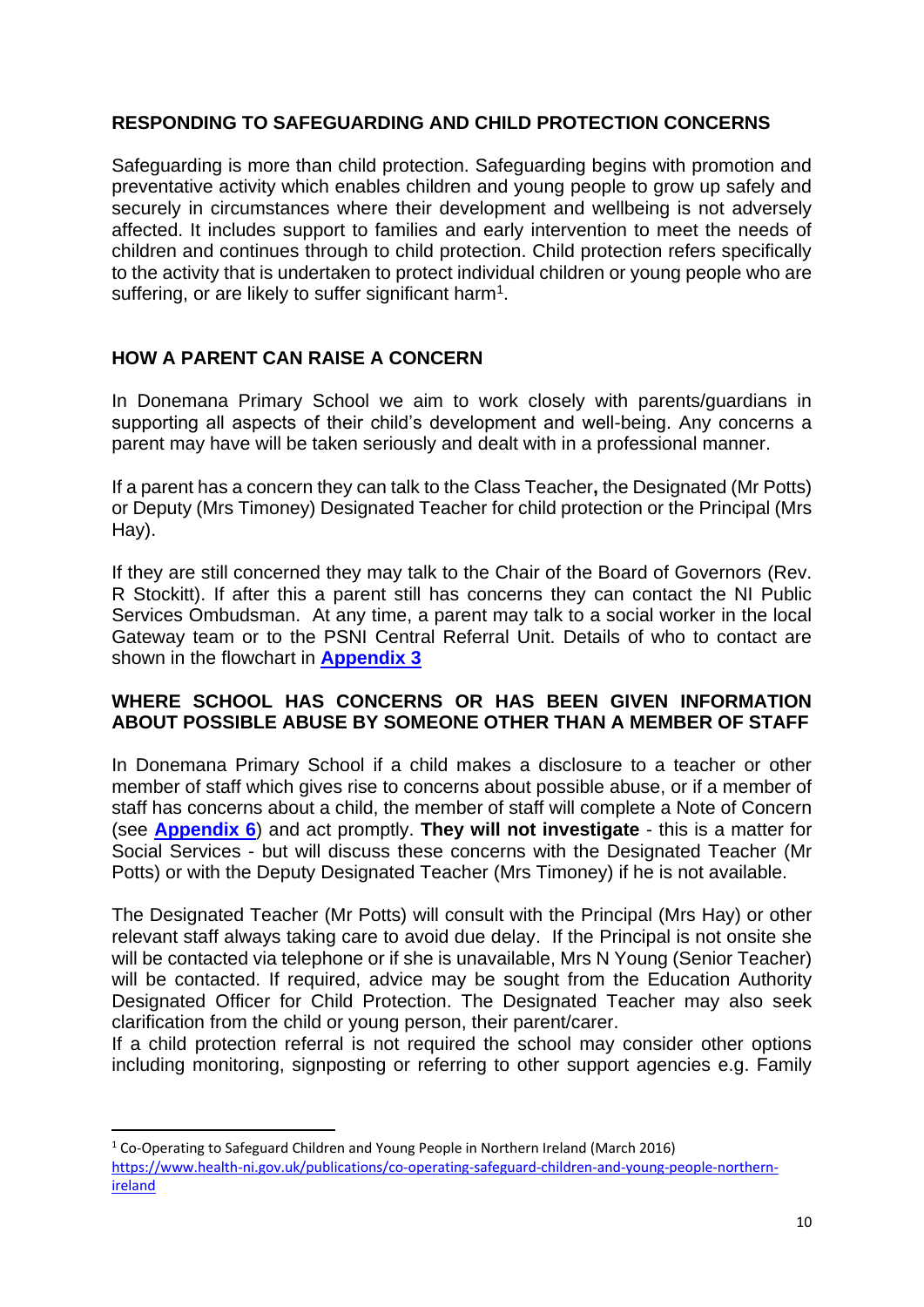Support Hub with parental consent and, where appropriate, with the child/young person's consent.

If a child protection referral is required, the Designated Teacher will seek consent from the parent/carer and/or the child {if they are competent to give this} unless this would place the child at risk of significant harm.

The Designated Teacher will phone the Gateway team and/or the PSNI and will submit a completed UNOCINI referral form.

Where appropriate the source of the concern will be informed of the action taken.

For further detail please see **[Appendix 4.](#page-23-0)**

#### **WHERE A COMPLAINT HAS BEEN MADE ABOUT POSSIBLE ABUSE BY A MEMBER OF THE SCHOOL'S STAFF OR A VOLUNTEER**

When a complaint about possible child abuse is made against a member of staff the Principal (or the Designated Teacher if the Principal is not available) must be informed immediately. If the complaint is against the Principal, then the Designated Teacher should be informed and he will inform the Chairperson of the Board of Governors who will consider what action is required in consultation with the employing authority. The procedure as outlined in **[Appendix 5](#page-24-0)** will be followed.

#### **CONSENT**

Prior to making a referral to Social Services the consent of the parent/carers and/or the young person (if they are competent to give this) will normally be sought. The exception to this is where to seek such consent would put that child, young person or others at increased risk of significant harm or an adult at risk of serious harm, or it would undermine the prevention, detection or prosecution of a serious crime including where seeking consent might lead to interference with any potential investigation.

In circumstances where the consent of the parent/carer and/or the young person has been sought and is withheld we will consider and where possible respect their wishes. However, our primary consideration must be the safety and welfare of the child and we will make a referral in cases where consent is withheld if we believe on the basis of the information available that it is in the best interests of the child/young person to do so.

#### **CONFIDENTIALITY AND INFORMATION SHARING**

Information given to members of staff about possible child abuse cannot be held "in confidence". In the interests of the child, staff have a responsibility to share relevant information about the protection of children with other professionals particularly the investigative agencies. In keeping with the principle of confidentiality, the sharing of information with school staff will be on a 'need to know' basis.

Where there have been, or are current, child protection concerns about a pupil who transfers to another school we will consider what information should be shared with the Designated Teacher in the receiving school.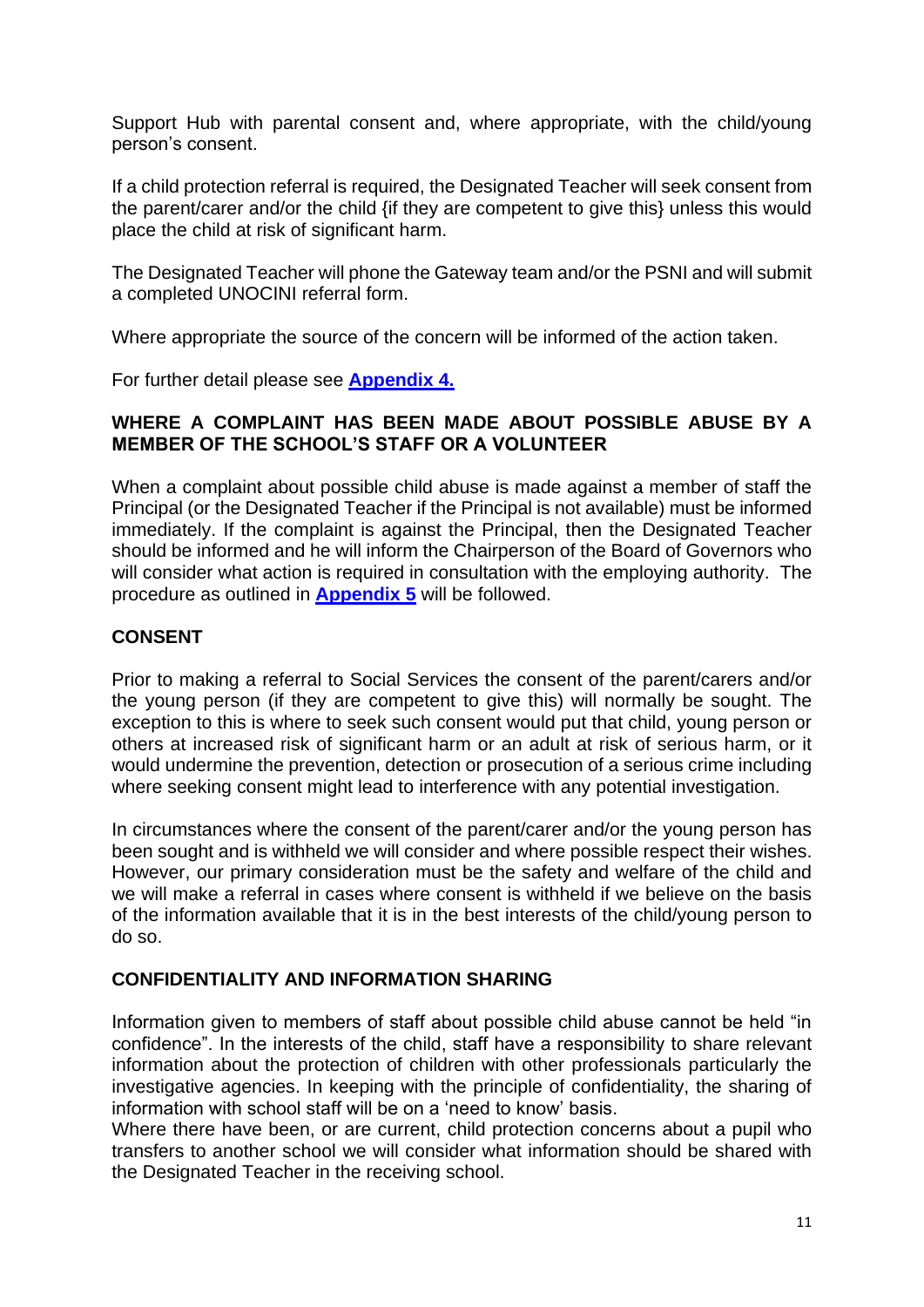Where it is necessary to safeguard children, information will be shared with other statutory agencies in accordance with the requirements of this policy, the school data protection policy and the General Data Protection Regulations (GDPR).

#### **RECORD KEEPING**

In accordance with DE guidance we must consider and develop clear guidelines for the recording, storage, retention and destruction of both manual and electronic records where they relate to child protection concerns.

In order to meet these requirements all child protection records, information and confidential notes concerning pupils in Donemana Primary School are stored securely and only the Designated Teacher (Mr Potts)/Deputy Designated Teacher (Mrs Timoney) and Principal (Mrs Hay) have access to them. In accordance with DE guidance on the disposal of child protection records these records will be stored from child's date of birth plus 30 years.

If information is held electronically, whether on a PC, a laptop or on a portable memory device, all must be encrypted and appropriately password protected.

These notes or records should be factual, objective and include what was seen, said, heard or reported. They should include details of the place and time and who was present and should be given to the Designated/Deputy Designated Teacher. The person who reports the incident must treat the matter in confidence.

#### **SAFE RECRUITMENT PROCEDURES**

Vetting checks are a key preventative measure in preventing unsuitable individuals' access to children and vulnerable adults through the education system and schools must ensure that all persons on school property are vetted, inducted and supervised as appropriate. All staff paid or unpaid who are appointed to positions in Donemana Primary School are vetted/supervised in accordance with relevant legislation and Departmental guidance.

#### **CODE OF CONDUCT FOR ALL STAFF - PAID OR UNPAID**

All actions concerning children and young people must uphold the best interests of the young person as a primary consideration. Staff must always be mindful of the fact that they hold a position of trust and that their behaviour towards the child and young people in their charge must be above reproach. All members of staff are expected to comply with the school's Code of Conduct for Employees and Volunteers which has been approved by the Board of Governors. Please see **Appendix 7.**

#### **THE PREVENTATIVE CURRICULUM**

The statutory personal development curriculum requires schools to give specific attention to pupils' emotional wellbeing, health and safety, relationships, and the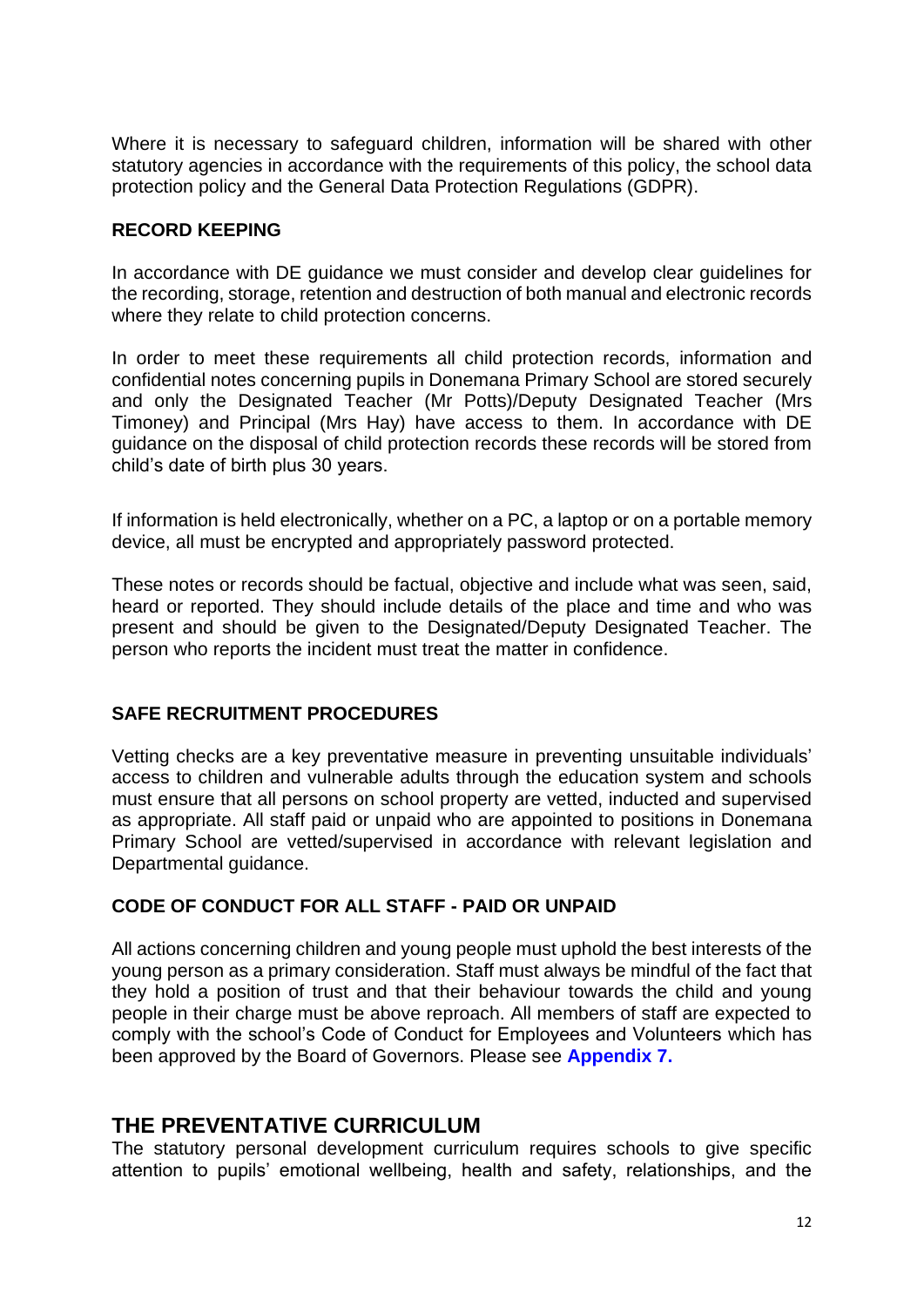development of a moral thinking and value system. The curriculum also offers a medium to explore sensitive issues with children and young people in an age-appropriate way which helps them to develop appropriate protective behaviours. (2017/04).

- *1. Our school seeks to promote pupils' awareness and understanding of safeguarding issues, including those related to child protection through its curriculum. The safeguarding of children is an important focus in the school's personal development programme and is also addressed where it arises within the context of subjects. Through the preventative curriculum we aim to build the confidence, self-esteem and personal resiliencies of children so that they can develop coping strategies and can make more positive choices in a range of situations.*
- *2. Throughout the school year child protection issues are addressed through assemblies and there is a permanent child protection notice board in the main corridor and relevant information in each resource area, which provides advice and displays child helpline numbers. Other initiatives which address child protection and safety issues: School visitors e.g. fire fighters, police etc. NSPCC-Pants Programme (FS and KS1) and NSPCC 'Speak Out. Stay Safe.' Programme (KS2).*
- *3. The Barnardos PATHs programme is also an integral part of the curriculum in Donemana Primary School. The PATHS® Programme for Schools empowers all children to develop the fundamental social and emotional learning skills which will enable them to make positive choices throughout life. It is designed to facilitate the development of self-control, emotional awareness and interpersonal problemsolving skills. It aims to improve: Self-Esteem, Self-Control, Emotional Intelligence, Classroom Behaviour, Conflict Resolution and Academic Engagement. It is designed to reduce: Aggressive Behaviour, Emotional Distress and Conduct Problems.*

#### **MONITORING AND EVALUATION**

This policy will be reviewed annually by the Safeguarding Team and approved by the Board of Governors for dissemination to parents, pupils and staff. It will be implemented through the school's staff induction and training programme and as part of day to day practice. Compliance with the policy will be monitored on an on-going basis by the Designated Teacher for Child Protection and periodically by the Schools Safeguarding Team. The Board of Governors will also monitor child protection activity and the implementation of the Safeguarding and Child Protection policy on a regular basis through the provision of reports from the Designated Teacher.

<span id="page-12-0"></span>

| <b>Date</b>      | <b>Policy</b> |                                    |
|------------------|---------------|------------------------------------|
| <b>Reviewed:</b> |               |                                    |
| Signed:          |               | <b>Designated Teacher</b>          |
| Signed:          |               | <b>Principal</b>                   |
| Signed:          |               | <b>Chair of Board of Governors</b> |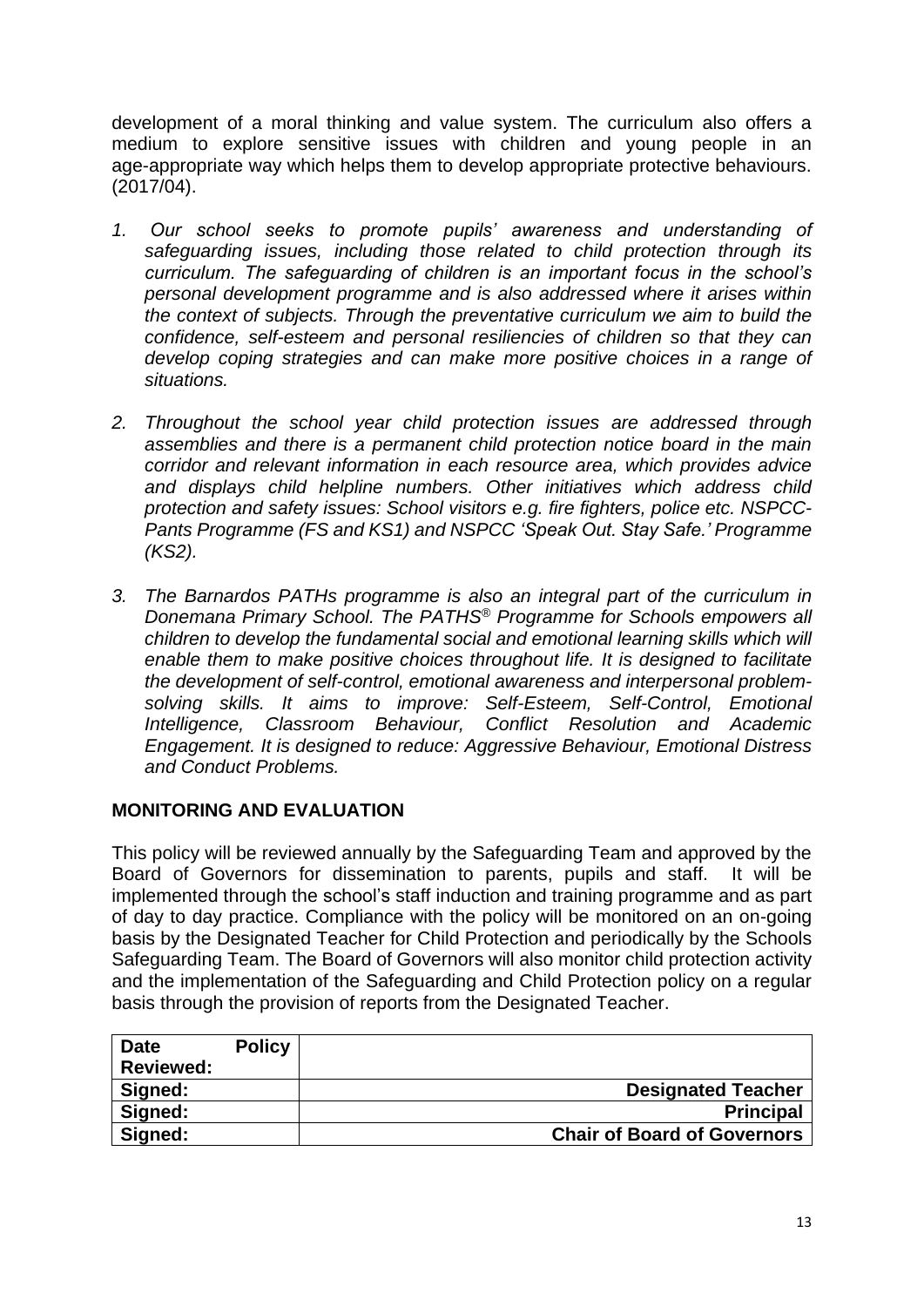# **APPENDIX 1 (A)**

#### **Signs and Symptoms of Child Abuse**

This section contains information for all professionals working with children and families and is not an exhaustive list. The following pages provide guidance only and should not be used a checklist.

- 1.1The first indication that a child is being abused may not necessarily be the presence of a severe injury. Concerns may become apparent in a number of ways e.g.
	- by bruises or marks on a child's body
	- by remarks made by a child, his parents or friends
	- by overhearing conversation by the child, or his parents
	- by observing that the child is being made a scapegoat by or has a poor relationship/bond with his parents
	- by a child having sexual knowledge or exhibiting sexualised behaviour which is unusual given his age and/or level of understanding
	- by a child not thriving or developing at a rate which one would expect for his age and stage of development
	- by the observations of a child's behaviour and changes in his behaviour
	- by indications that the family is under stress and needs support in caring for their children
	- by repeat visits to a general practitioner
- 1.2There may be a series of events which in themselves do not necessarily cause concern but are significant, if viewed together. Initially the accident may not seem serious but it should be remembered that prompt help to a family under stress may prevent minor abuse escalating into something more serious.
- 1.3It is important to remember that abused children do not necessarily show fear or anxiety and may appear to have established a sound relationship with their abuser(s). Staff should familiarise themselves on 'attachment theory' and its implications for assessing the bond between parents and their children.
- 1.4Suspicions should be raised by e.g.
	- discrepancy between an injury and the explanation
	- conflicting explanation, or no explanation, for an injury
	- delay in seeking treatment for any health problem
	- injuries of different ages
	- history of previous concerns or injuries
	- faltering growth (failure to thrive)
	- parents show little, or no, concern about the child's condition or show little warmth or empathy with the child

*1.5Signs and Symptoms are indicators and simply highlight the need for further investigation and assessment*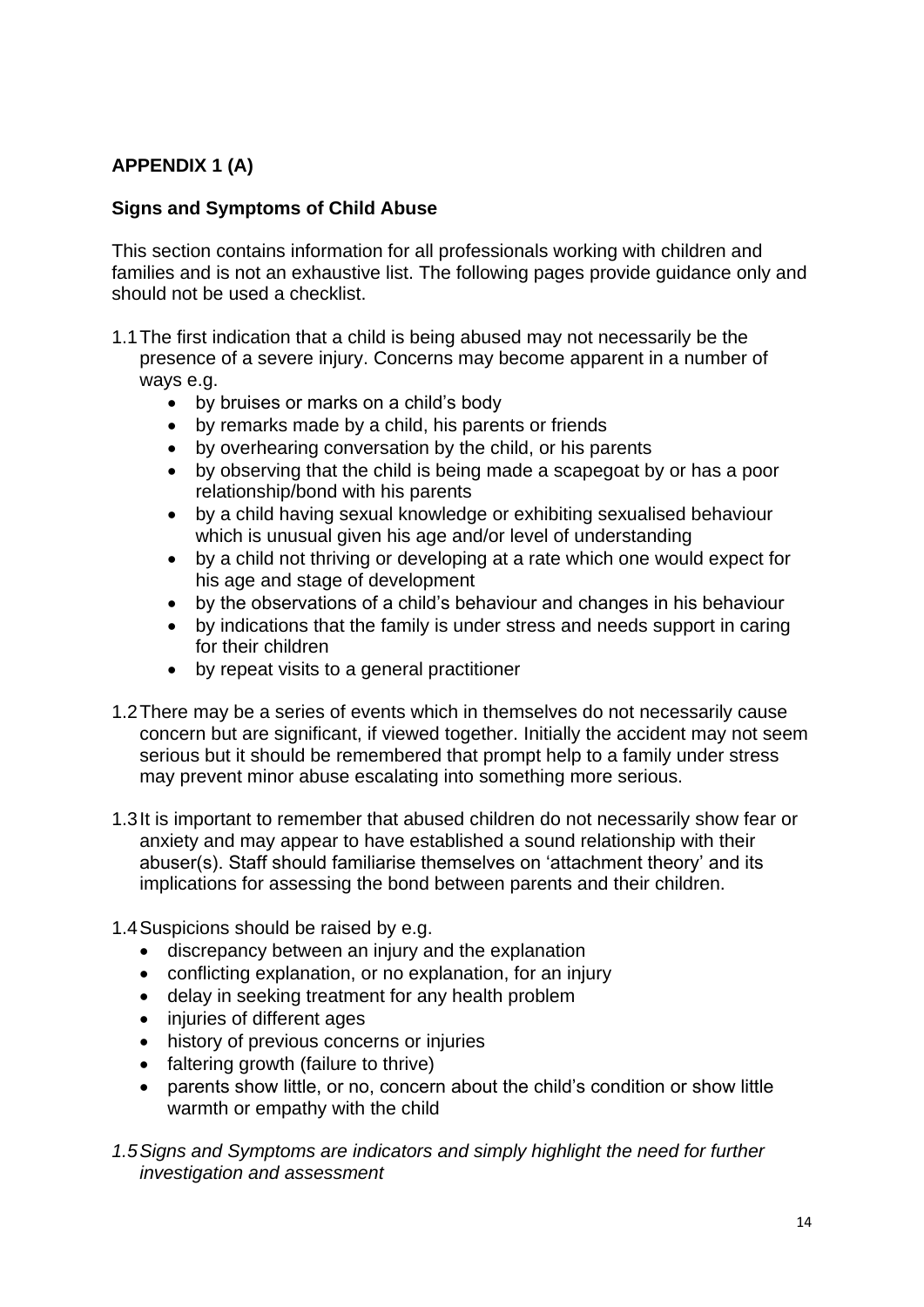#### **APPENDIX 1 (B)**

#### **SPECIFIC TYPES OF ABUSE**

**GROOMING** of a child or young person is always abusive and/or exploitative. It often involves perpetrator(s) gaining the trust of the child or young person or, in some cases, the trust of the family, friends or community, and/or making an emotional connection with the victim in order to facilitate abuse before the abuse begins. This may involve providing money, gifts, drugs and/or alcohol or more basic needs such as food, accommodation or clothing to develop the child's/young person's loyalty to and dependence upon the person(s) doing the grooming. The person(s) carrying out the abuse may differ from those involved in grooming which led to it, although this is not always the case. Grooming is often associated with Child Sexual Exploitation (CSE) but can be a precursor to other forms of abuse. Grooming may occur face to face, online and/or through social media, the latter making it more difficult to detect and identify.

If the staff in Donemana Primary School become aware of signs that may indicate grooming they will take early action and follow the school's child protection policies and procedures.

**Child sexual exploitation** (CSE) is a form of child sexual abuse. It occurs where an individual or group takes advantage of an imbalance of power to coerce, manipulate or deceive a child or young person under the age of 18 into sexual activity (a) in exchange for something the victim needs or wants, and/ or (b) for the financial advantage or increased status of the perpetrator or facilitator. The victim may have been sexually exploited even if the sexual activity appears consensual. Child sexual exploitation does not always involve physical contact; it can also occur through the use of technology. (Co-operating to Safeguard Children and Young People in NI. DHSSPS version 2.0 2017).

The key factor that distinguishes cases of CSE from other forms of child sexual abuse is the concept of exchange – the fact that someone coerces or manipulates a child into engaging in sexual activity **in return for something** they need or desire and/or for the gain of those perpetrating or facilitating the abuse. The something received by the child or young person can include both tangible items and/or more intangible 'rewards' OR 'benefits' such as perceived affection, protection or a sense of value or belonging.

Any child under the age of eighteen, male or female, can be a victim of CSE, including those who can legally consent to have sex. The abuse most frequently impacts upon those of a post-primary age and can be perpetrated by adults or peers, on an individual or group basis.

CSE is a form of child abuse and, as such, any member of staff suspecting that CSE is occurring will follow the school's child protection policy and procedures, including reporting to the appropriate agencies.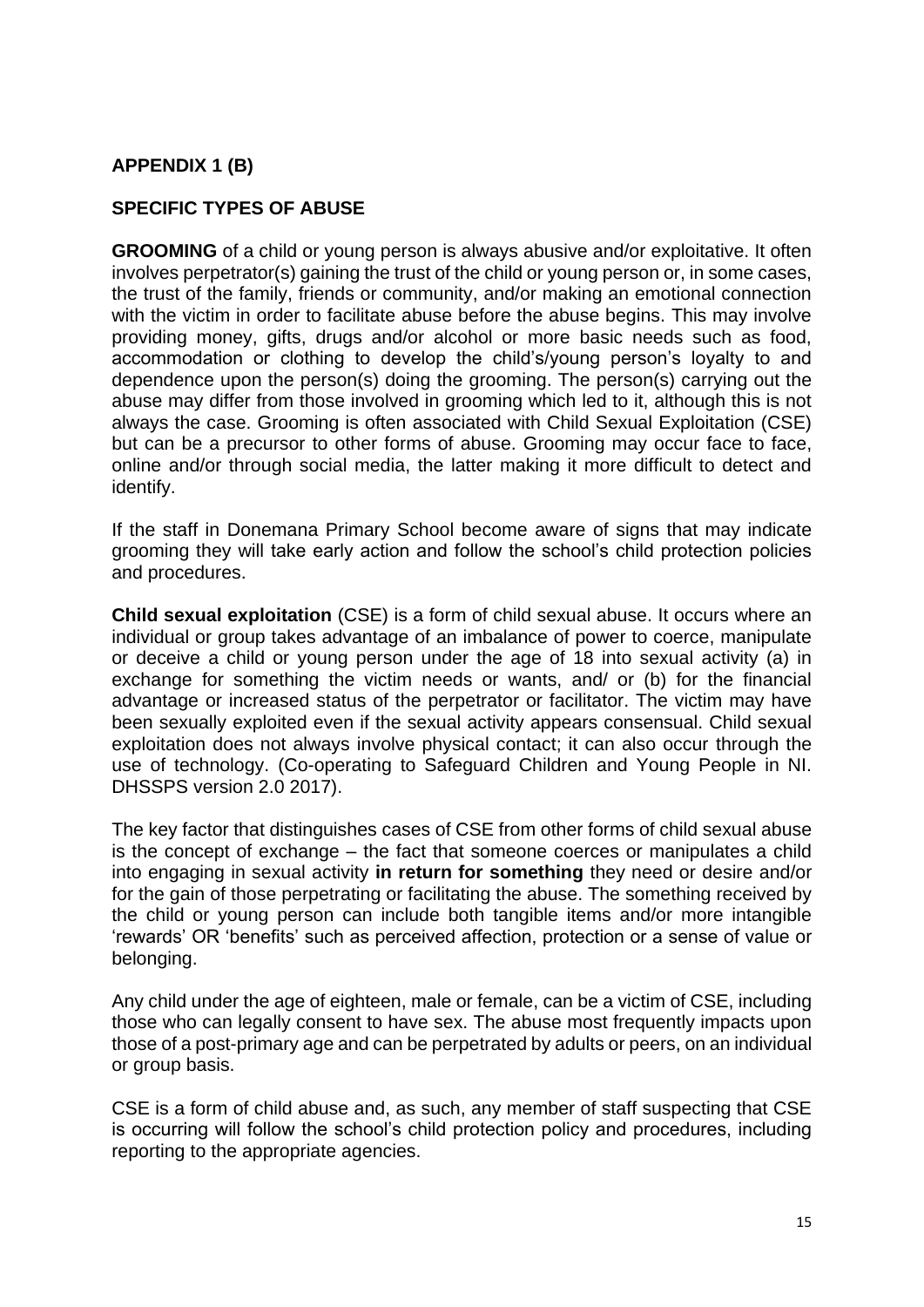**DOMESTIC AND SEXUAL VIOLENCE AND ABUSE** can have a profoundly negative effect on a child's emotional, psychological and social well-being. A child does not have to witness domestic violence to be adversely affected by it. Living in a violent or abusive domestic environment is harmful to children.

Domestic violence and abuse is defined as 'threatening, controlling, coercive behaviour, violence or abuse (psychological, virtual, physical, verbal, sexual, financial or emotional) inflicted on anyone (irrespective of age, ethnicity, religion, gender, identity, sexual orientation or any form of disability) by a current or former intimate partner or family member.' Sexual Violence and Abuse is defined as 'any behaviour (physical, psychological, verbal, virtual /online perceived to be of a sexual nature which is controlling, coercive, exploitative, harmful or unwanted that is inflicted on anyone (irrespective of age, ethnicity, religion, gender, gender identity, sexual orientation or any form of disability).' (Stopping Domestic and Sexual Violence and Abuse in Northern Ireland A Seven Year Strategy: March 2016).

If it comes to the attention of school staff that Domestic Abuse, is or may be, affecting a child this will be passed on to the Designated/Deputy Designated Teacher who has an obligation to share the information with the Social Services Gateway Team.

**FEMALE GENITAL MUTILATION** (FGM) is a form of child abuse and violence against women and girls. FGM comprises all procedures that involve partial or total removal of the external female genitalia, or other injury to the female genital organs for nonmedical reasons. The procedure is also referred to as 'cutting', 'female circumcision' and 'initiation'. The practice is medically unnecessary, extremely painful and has serious health consequences, both at the time when the mutilation is carried out and in later life. FGM is a form of child abuse and, as such, teachers have a statutory duty to report cases, including suspicion, to the appropriate agencies, through agreed established procedures set out in our school policy.

**FORCED MARRIAGE** A forced marriage is a marriage conducted without the valid consent of one or both parties and where duress is a factor. Duress can include physical, psychological, financial, sexual and emotional pressure. Forced marriage is a criminal offence in Northern Ireland and if in Donemana Primary School we have knowledge or suspicion of a forced marriage in relation to a child or young person we will contact the PSNI immediately.

#### **CHILDREN WHO DISPLAY HARMFUL SEXUALISED BEHAVIOUR**

Learning about sex and sexual behaviour is a normal part of a child's development. It will help them as they grow up, and as they start to make decisions about relationships. As a school we support children and young people, through the Personal Development element of the curriculum, to develop their understanding of relationships and sexuality and the responsibilities of healthy relationships. Teachers are often therefore in a good position to consider if behaviour is within the normal continuum or otherwise.

It is important to distinguish between different sexual behaviours - these can be defined as 'healthy', 'problematic' or 'sexually harmful'. Healthy sexual behaviour will normally have no need for intervention, however consideration may be required as to appropriateness within a school setting. Problematic sexual behaviour requires some level of intervention, depending on the activity and level of concern. For example, a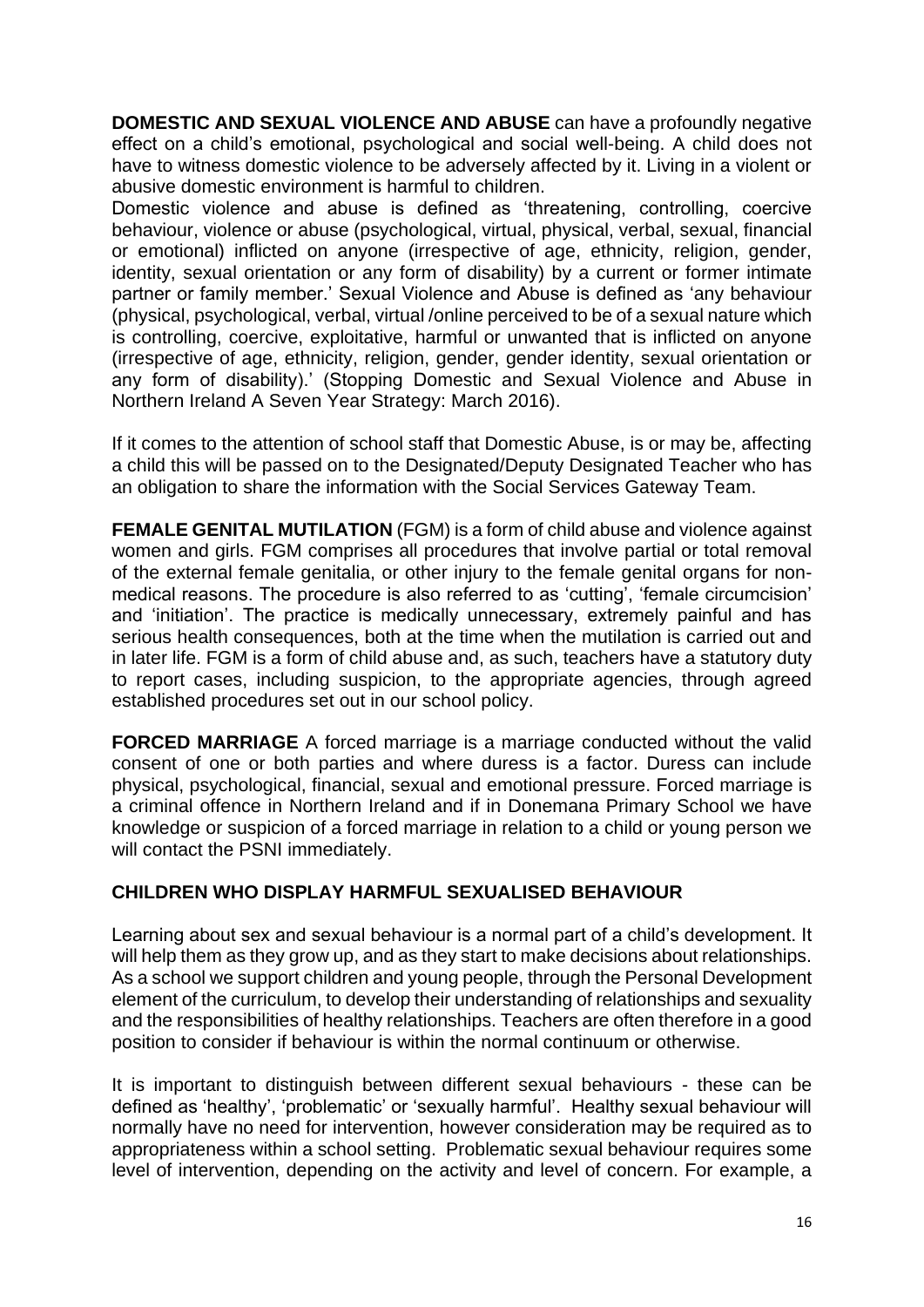one-off incident may simply require liaising with parents on setting clear direction that the behaviour is unacceptable, explaining boundaries and providing information and education. Alternatively, if the behaviour is considered to be more serious, perhaps because there are a number of aspects of concern, advice from the EA CPSS may be required. We will also take guidance from DE Circular 2016/05 to address concerns about harmful sexualised behaviour displayed by children and young people.

#### **WHAT IS HARMFUL SEXUALISED BEHAVIOUR?**

Harmful sexualised behaviour is any behaviour of a sexual nature that takes place when:

- There is no informed consent by the victim; and/or
- The perpetrator uses threat (verbal, physical or emotional) to coerce, threaten or intimidate the victim
- Harmful sexualised behaviour can include: Using age inappropriate sexually explicit words and phrases.
- Inappropriate touching.
- Using sexual violence or threats.
- Sexual behaviour between children is also considered harmful if one of the children is much older - particularly if there is more than two years' difference in age or if one of the children is pre-pubescent and the other is not.
- However, a younger child can abuse an older child, particularly if they have power over them - for example, if the older child is disabled.

Sexually harmful behaviour is primarily a child protection concern. There may remain issues to be addressed through the school's positive behaviour policy but it is important to always apply principles that remain child centred.

Harmful sexualised behaviour will always require intervention and we will follow the procedures in the child protection policy and, seek support from the EA CPSS.

#### **E SAFETY/INTERNET ABUSE**

Online safety means acting and staying safe when using digital technologies. It is wider than simply internet technology and includes electronic communication via text messages, social environments and apps, and using games consoles through any digital device. In all cases, in schools and elsewhere, it is a paramount concern.

In January 2014, the SBNI published its report 'An exploration of e-safety messages to young people, parents and practitioners in Northern Ireland' which identified the associated risks around online safety under four categories:

- **Content Risks**: the child or young person is exposed to harmful material.
- **Contact risks**: the child or young person participates in adult initiated online activity.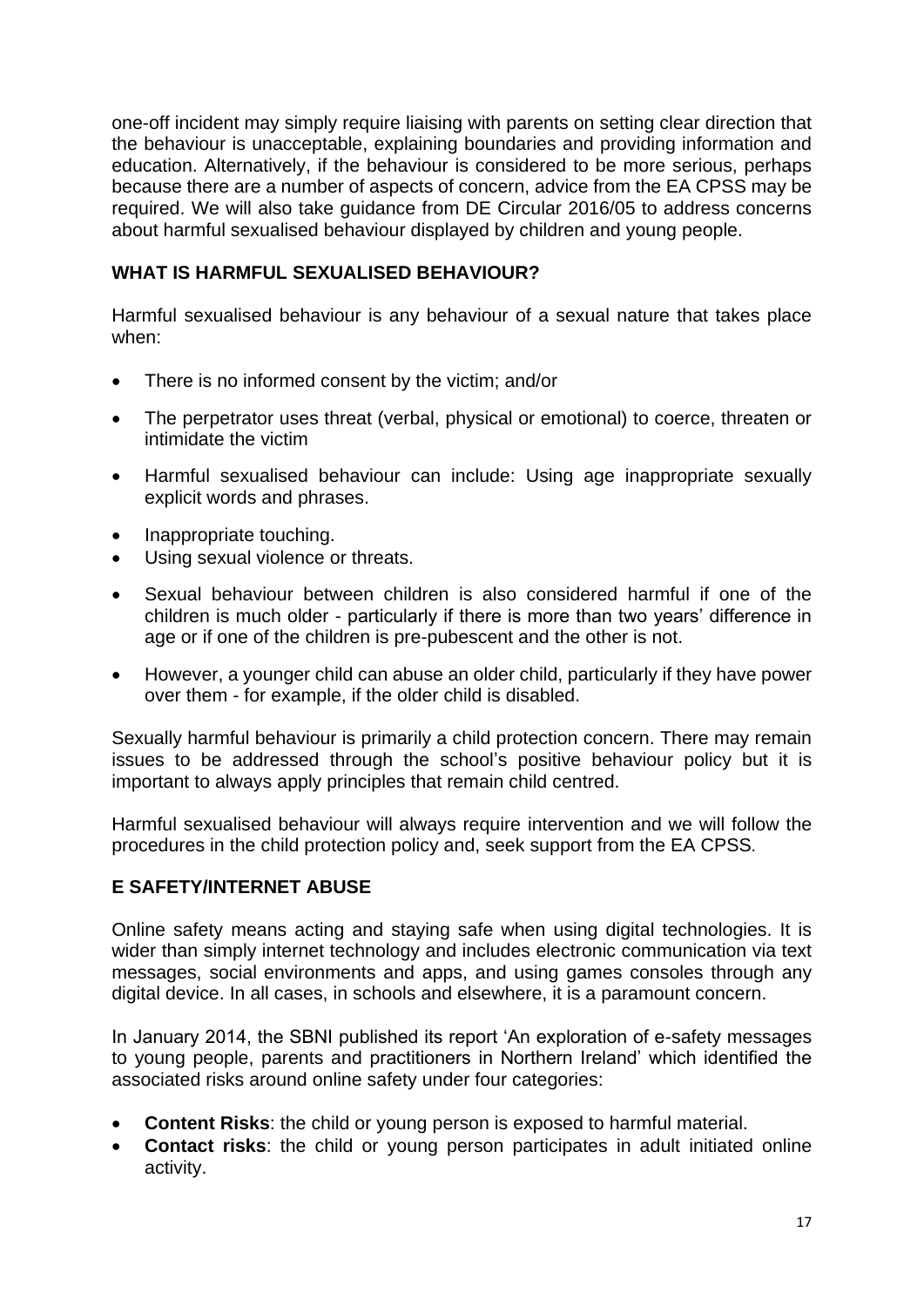- **Conduct Risks**: the child or young person is a perpetrator or victim in peer-to-peer exchange.
- **Commercial Risks**: the child or young person is exposed to inappropriate commercial advertising, marketing schemes or hidden costs.

We in Donemana Primary School have a responsibility to ensure that there is a reduced risk of pupils accessing harmful and inappropriate digital content and will be energetic in teaching pupils how to act responsibly and keep themselves safe. As a result, pupils should have a clear understanding of online safety issues and, individually, be able to demonstrate what a positive digital footprint might look like.

The school's actions and governance of online safety are reflected clearly in our safeguarding arrangements. Safeguarding and promoting pupils' welfare around digital technology is the responsibility of everyone who comes into contact with the pupils in the school or on school-organised activities.

**SEXTING** is the sending or posting of sexually suggestive images, including nude or semi-nude photographs, via mobile or over the internet. There are two aspects to Sexting:

#### **1/SEXTING BETWEEN INDIVIDUALS IN A RELATIONSHIP**

Pupils need to be aware that it is illegal, under the Sexual Offences (NI) Order 2008, to take, possess or share 'indecent images' of anyone under 18 even if they are the person in the picture (or even if they are aged 16+ and in a consensual relationship) and in these cases we will contact local police on 101 for advice and guidance. We may also seek advice from the EA Child Protection Support Service.

Please be aware that, while offences may technically have been committed by the child/children involved, the matter will be dealt with sensitively and considering all of the circumstances and it is not necessarily the case that they will end up with a criminal record. It is important that particular care is taken in dealing with any such cases. Adopting scare tactics may discourage a young person from seeking help if they feel entrapped by the misuse of a sexual image.

#### **2/SHARING AN INAPPROPRIATE IMAGE WITH AN INTENT TO CAUSE DISTRESS**

If a pupil has been affected by inappropriate images or links on the internet it is important that it is **not forwarded to anyone else**. Schools are not required to investigate incidents. It is an offence under the Criminal Justice and Courts Act 2015 (www.legislation.gov.uk/ukpga/2015/2/section/33/enacted) to share an inappropriate image of another person without the individual's consent.

If a young person has shared an inappropriate image of themselves that is now being shared further whether or not it is intended to cause distress, the child protection procedures of the school will be followed.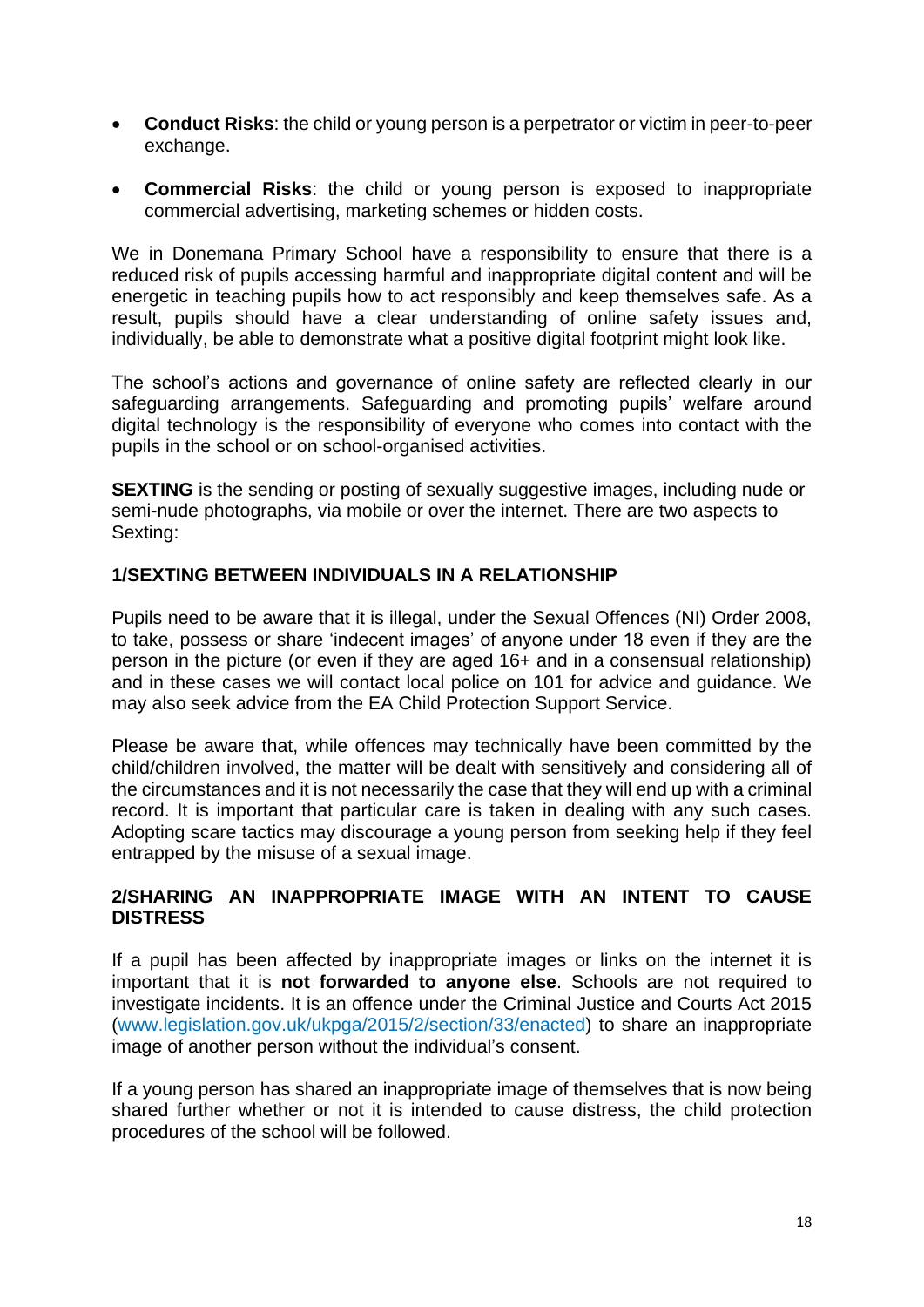# <span id="page-18-0"></span>**APPENDIX 2**

## **CHILDREN WITH INCREASED VULNERABILITIES**

## **CHILDREN WITH A DISABILITY**

Children and young people with disabilities (i.e. any child or young person who has a physical, sensory or learning impairment or a significant health condition) may be more vulnerable to abuse and those working with children with disabilities should be aware of any vulnerability factors associated with risk of harm, and any emerging child protection issues.

Staff must be aware that communication difficulties can be hidden or overlooked making disclosure particularly difficult. Staff and volunteers working with children with disabilities will receive training to enable them to identify and refer concerns early in order to allow preventative action to be taken.

#### **CHILDREN WITH LIMITED FLUENCY IN ENGLISH**

As with children with a special educational need, children who are not fluent in English should be given the chance to express themselves to a member of staff or other professional with appropriate language/communication skills, especially where there are concerns that abuse may have occurred.

Designated Teachers should work with their SEN co-ordinators along with school staff with responsibility for newcomer pupils, seeking advice from the EA's Inclusion and Diversity Service to identify and respond to any particular communication needs that a child may have. All schools should try to create an atmosphere in which pupils with special educational needs which involve communication difficulties, or pupils for whom English is not their first language, feel confident to discuss these issues or other matters that may be worrying them.

#### **PRE-SCHOOL PROVISION**

Many of the issues in the preceding paragraphs will be relevant to our young children who may have limited communication skills. In addition to the above, staff will follow our Intimate Care policy and procedures in consultation with the child's parent[s]/carer[s].

#### **LOOKED AFTER CHILDREN**

In consultation with other agencies and professionals, a Health and Social Care Trust may determine that a child or young person's welfare cannot be safeguarded if they remain at home. In these circumstances, a child may be accommodated through a voluntary arrangement with the persons with parental responsibility for the child or the HSCT may make an application to the Court for a Care Order to place the child or young person in an alternative placement provided by the Trust. The HSCT will then make arrangements for the child to be looked after, either permanently or temporarily. It is important that the views of children, young people and their parents and/or others with parental responsibility for the looked after child are taken into account when decisions are made.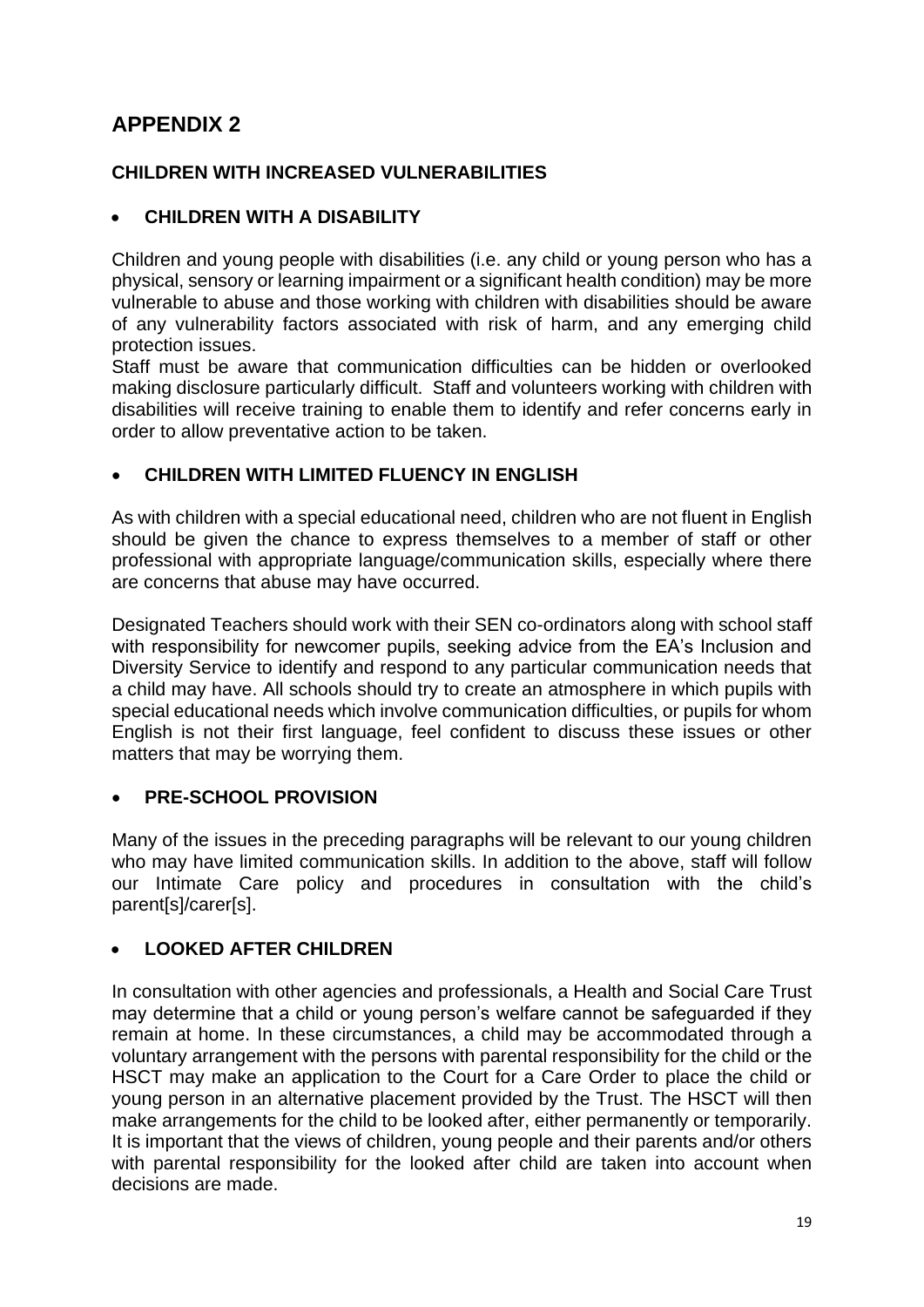A member of school staff will attend LAC meetings and will provide a written report. Where necessary, school support will be put in place for the child/young person. Information will be shared with relevant staff on a need to know basis.

## **CHILDREN/YOUNG PEOPLE WHO GO MISSING**

Children and young people who go missing come from all backgrounds and communities and are known to be at greater risk of harm. This includes risks of being sexually abused or exploited although children and young people may also become homeless or a victim or perpetrator of crime. Those who go missing from their family home may have no involvement with services as not all children and young people who run away or go missing from their family home have underlying issues within the family, or are reported to the police as missing.

The patterns of going missing may include overnight absences or those who have infrequent unauthorised absences of short time duration. When a child or young person returns, having been missing for a period, we should be alert to the possibility that they may have been harmed and to any behaviours or relationships or other indicators that children and young people may have been abused.

School staff will work in partnership with those who look after the child or young person who goes missing and, if appropriate, will complete a risk assessment. Current school policies will apply e.g. attendance, safeguarding, relationships and sexuality education.

# **YOUNG PEOPLE IN SUPPORTED ACCOMMODATION**

Staff will work in partnership with those agencies involved with young people leaving care and those living in supported accommodation and will provide pastoral support as necessary.

#### **YOUNG PEOPLE WHO ARE HOMELESS**

If we become aware that a young person in our school is homeless we will share this information with Social Services whose role is to carry out a comprehensive needs and risk assessment. We will contribute to the assessment and attend multidisciplinary meetings.

#### **SEPARATED, UNACCOMPANIED AND TRAFFICKED CHILDREN AND YOUNG PEOPLE**

**SEPARATED CHILDREN** and young people are those who have been separated from their parents, or from their previous legal or customary primary caregiver. **UNACCOMPANIED CHILDREN** and young people are those seeking asylum without the presence of a legal guardian. Consideration must be given to the fact that separated or unaccompanied children may be a victim of human trafficking.

**CHILD TRAFFICKING** is the recruitment, transportation, transfer, harbouring or receipt of a child or young person, whether by force or not, by a third person or group, for the purpose of different types of exploitation.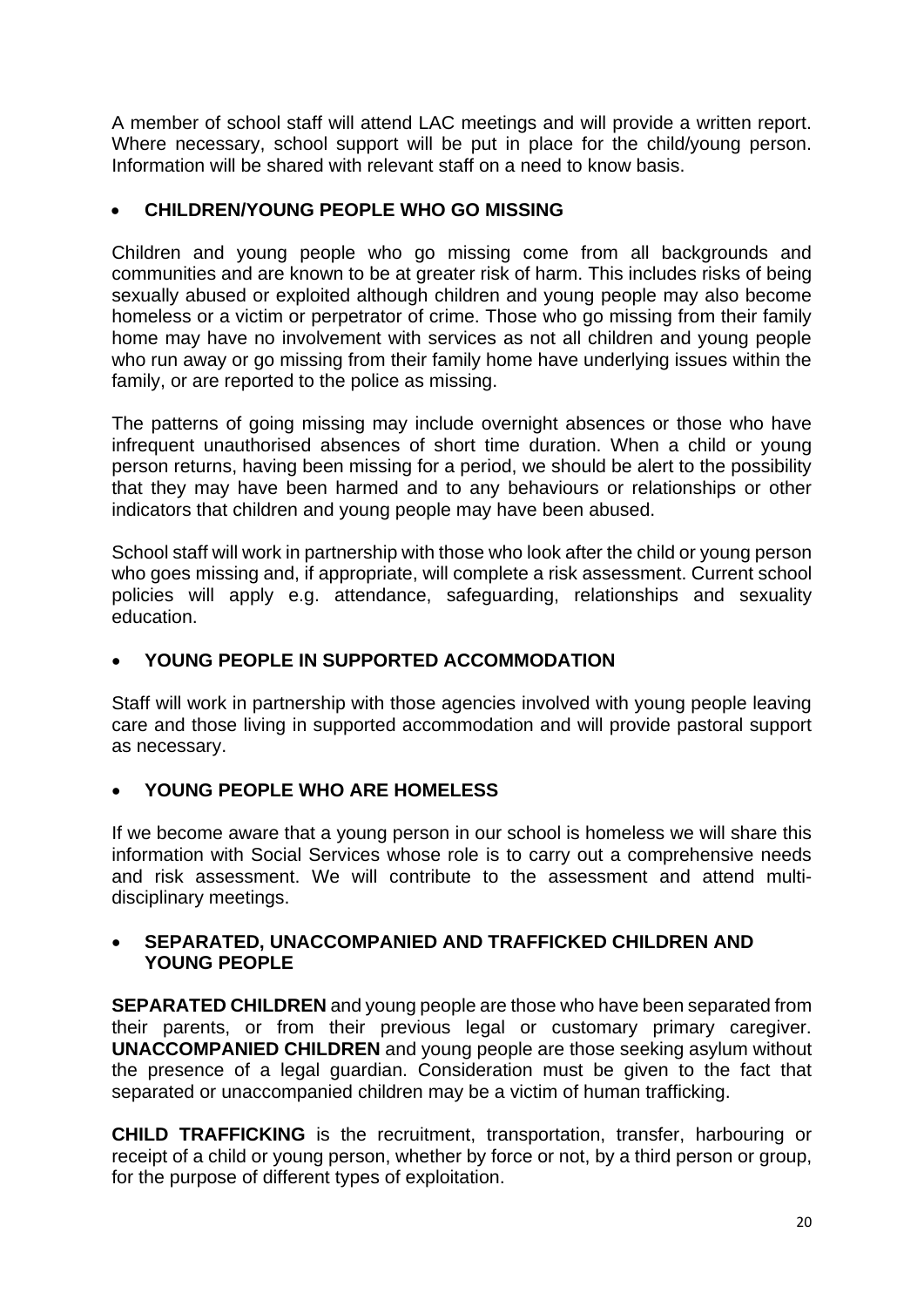If we become aware of a child or young person who may be separated, unaccompanied or a victim of human trafficking we in Donemana Primary School will immediately follow our safeguarding and child protection procedures.

## **CHILDREN OF PARENTS WITH ADDITIONAL SUPPORT NEEDS**

Children and young people can be affected by the disability of those caring for them. Parents, carers or siblings with disabilities may have additional support needs which impact on the safety and wellbeing of children and young people in the family, possibly affecting their education or physical and emotional development. It is important that any action school staff take to safeguard children and young people at risk of harm in these circumstances encompasses joint working between specialist disability and children's social workers and other professionals and agencies involved in providing services to adult family members. This will assist us in ensuring the welfare of the children and young people in the family is promoted and they are safeguarded as effectively as possible.

Where it is known or suspected that parents or carers have impaired ability to care for a child, the safeguarding team will give consideration to the need for a child protection response in addition to the provision of family support and intervention.

#### **GENDER IDENTITY ISSUES AND SEXUAL ORIENTATION**

Young people from the LGBTQ+ community may face particular difficulties which could make them more vulnerable to harm. These difficulties could range from intolerance and homophobic bullying from others to difficulties for the young person themselves in exploring and understanding their sexuality. At such times young people may be more vulnerable to predatory advances from adults seeking to exploit or abuse them. This could impede a young person's ability or willingness to raise concerns if they feel they are at risk or leave young people exposed to contact with people who would exploit them.

As a staff working with young people from the LGBTQ+ community we will support them to appropriately access information and support on healthy relationships and to report any concerns or risks of abuse or exploitation.

# **WORK EXPERIENCE, SCHOOL TRIPS AND EDUCATIONAL VISITS**

Our duty to safeguard and promote the welfare of children and young people also includes periods when they are in our care outside of the school setting. We will follow DE guidance on educational visits, school trips and work experience to ensure our current safeguarding policies are adhered to and that appropriate staffing levels are in place.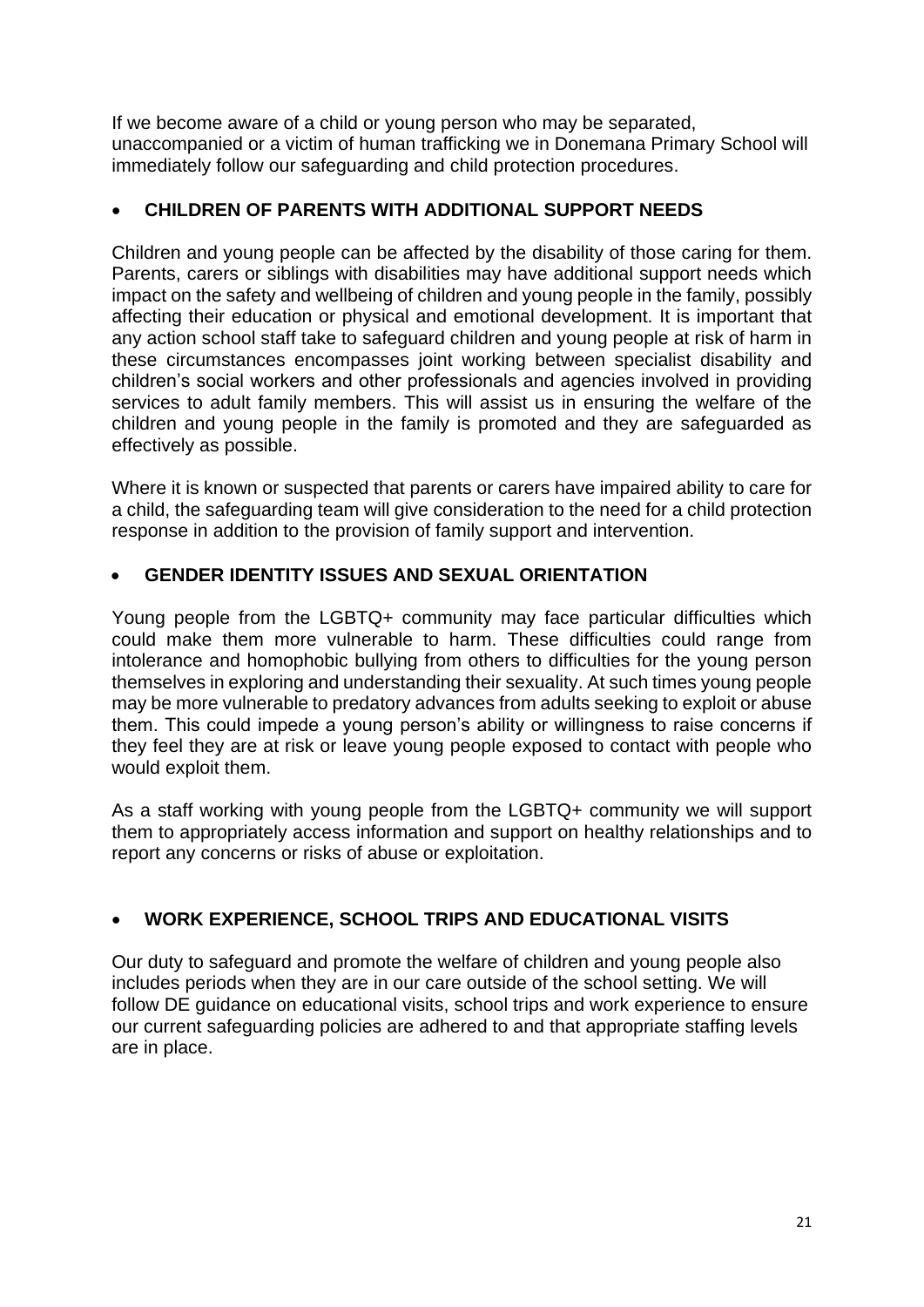## **CHILDREN/YOUNG PEOPLE'S BEHAVIOURS**

#### **PEER ABUSE**

Children and young people may be at risk of physical, sexual and emotional bullying and abuse by their peers. Such abuse should always be taken as seriously as abuse perpetrated by an adult. Where a child or young person has been harmed by another, all school staff should be aware of their responsibilities in relation to both children and young people who perpetrate the abuse as well as those who are victims of it and, where necessary, should contribute to an inter-disciplinary and multi-agency response.

#### **SELF-HARM**

Self-harm encompasses a wide range of behaviours and things that people do to themselves in a deliberate and usually hidden way, which are damaging. It may indicate a temporary period of emotional pain or distress, or deeper mental health issues which may result in the development of a progressive pattern of worsening selfharm that may ultimately result in death by misadventure or suicide. Self-harm may involve abuse of substances such as alcohol or drugs, including both illegal and/or prescribed drugs.

Self-harming behaviours may indicate that a child or young person has suffered abuse; however, this is not always the case. School staff should share concerns about a child or young person who is self-harming with a member of the safeguarding team who will seek advice from appropriately qualified and experienced professionals including those in the non-statutory sector to make informed assessments of risk in relation to self-harming behaviours.

#### **SUICIDAL IDEATION**

<span id="page-21-0"></span>Staff must act without delay if they have concerns about a child or young person who presents as being suicidal as it is important that children and young people who communicate thoughts of suicide or engage in para-suicidal behaviours are seen urgently by an appropriately qualified and experienced professional, including those in the non-statutory sector, to ensure they are taken seriously, treated with empathy, kindness and understanding and informed assessments of risk and needs can be completed as a matter of priority.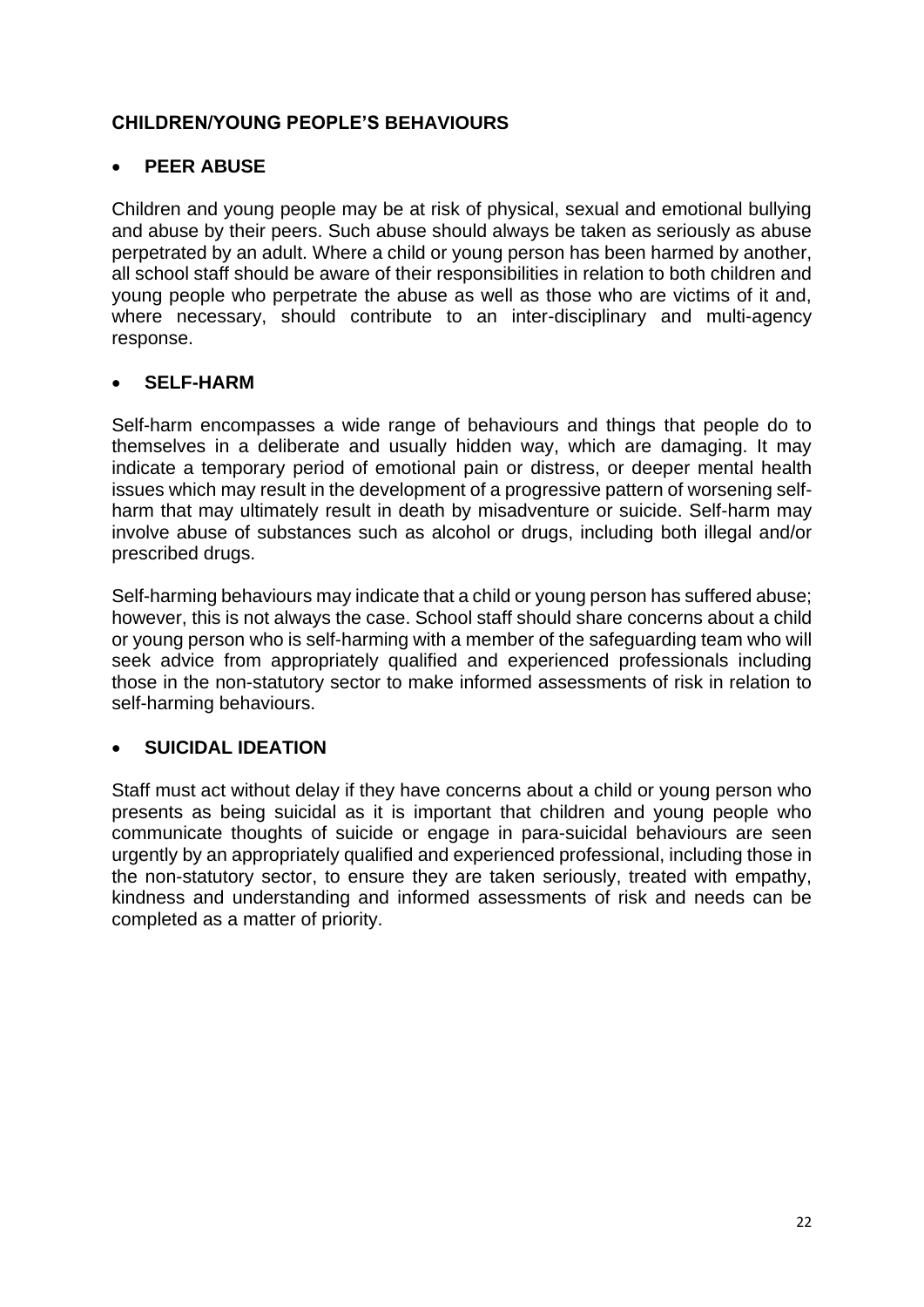#### **APPENDIX 3**

#### **HOW A PARENT CAN MAKE A COMPLAINT**

#### **If A Parent Has A Potential Child Protection Concern:**

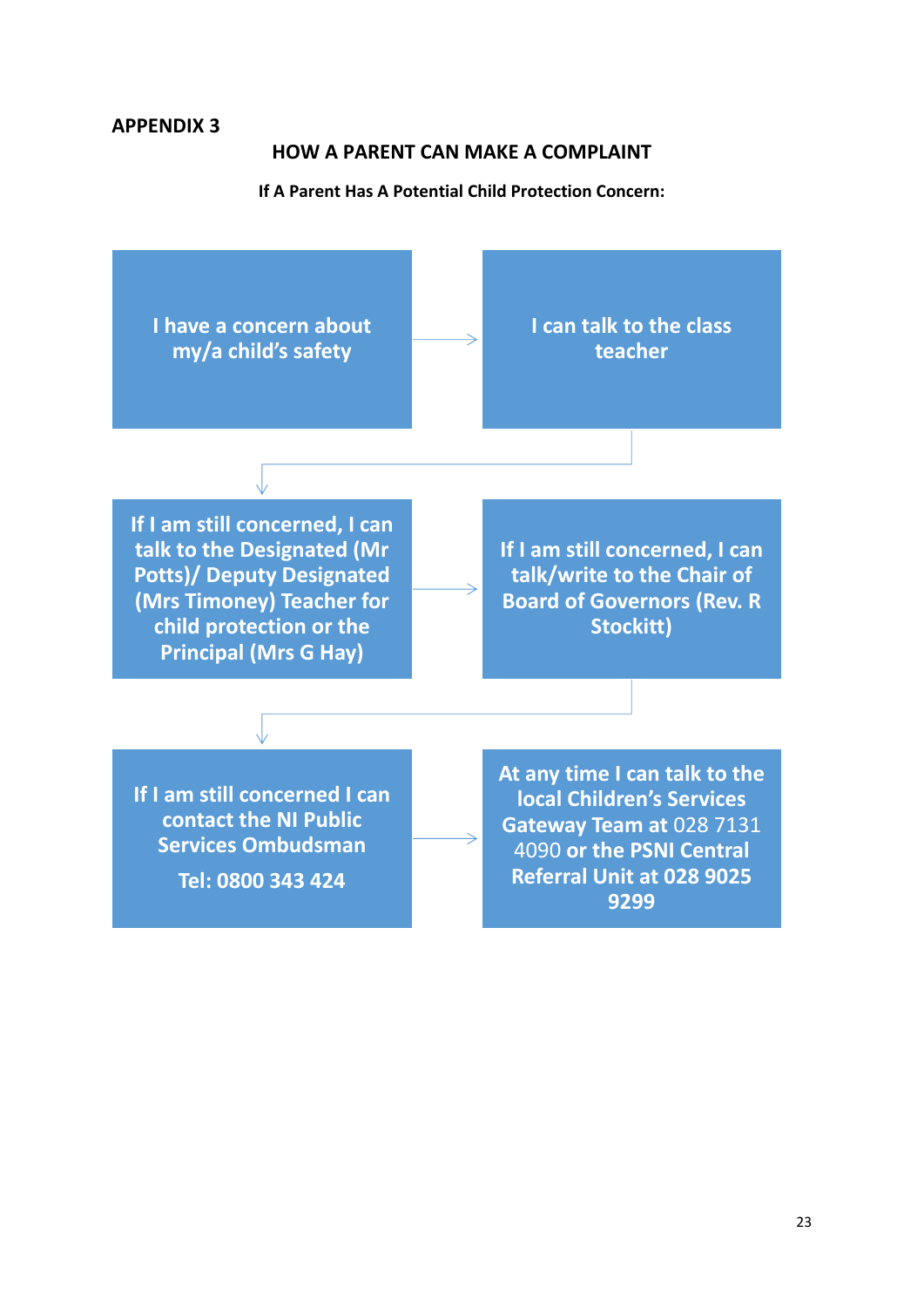#### <span id="page-23-0"></span>**APPENDIX 4**

# **Procedure Where the School Has Concerns, Or Has Been Given Information, About Possible Abuse By Someone Other Than A Member Of Staff**

Member of staff completes the Note of Concern on what has been observed or shared and must **ACT PROMPTIY.** 

Source of concern is notified that the school will follow up appropriately on the issues raised.

Staff member discusses concerns with the Designated Teacher (Mr Potts) or Deputy Designated Teacher (Mrs Timoney) in his absence and provides note of concern.

Designated Teacher (Mr Potts) should consult with the Principal (Mrs Hay) or other relevant staff before deciding upon action to be taken, always taking care to avoid undue delay. If required advice may be sought from a CPSS officer

#### **Child Protection Referral Is Required**

Designated Teacher seeks consent of the parent/carer and/or the child (if they are competent to give this) unless this would place the child at risk of significant harm then telephones the Children's Services Gateway Team and/or the PSNI if a child is at immediate risk. He/she submits a completed UNOCINI referral form within 24 hours.

Designated Teacher clarifies/discusses concern with child/ parent/carers and decides if a child protection referral is or is not required.

#### **Child Protection Referral Is Not Required**

School may consider other options including monitoring the situation within an agreed timescale; signposting or referring the child/parent/carers to appropriate support services such as the Children's Services Gateway Team or local Family Support Hub with parental consent, and child/young person's consent (where appropriate).

Where appropriate the source of the concern will be informed as to the action taken. The Designated Teacher will maintain a written record of all decisions and actions taken and ensure that this record is appropriately and securely stored.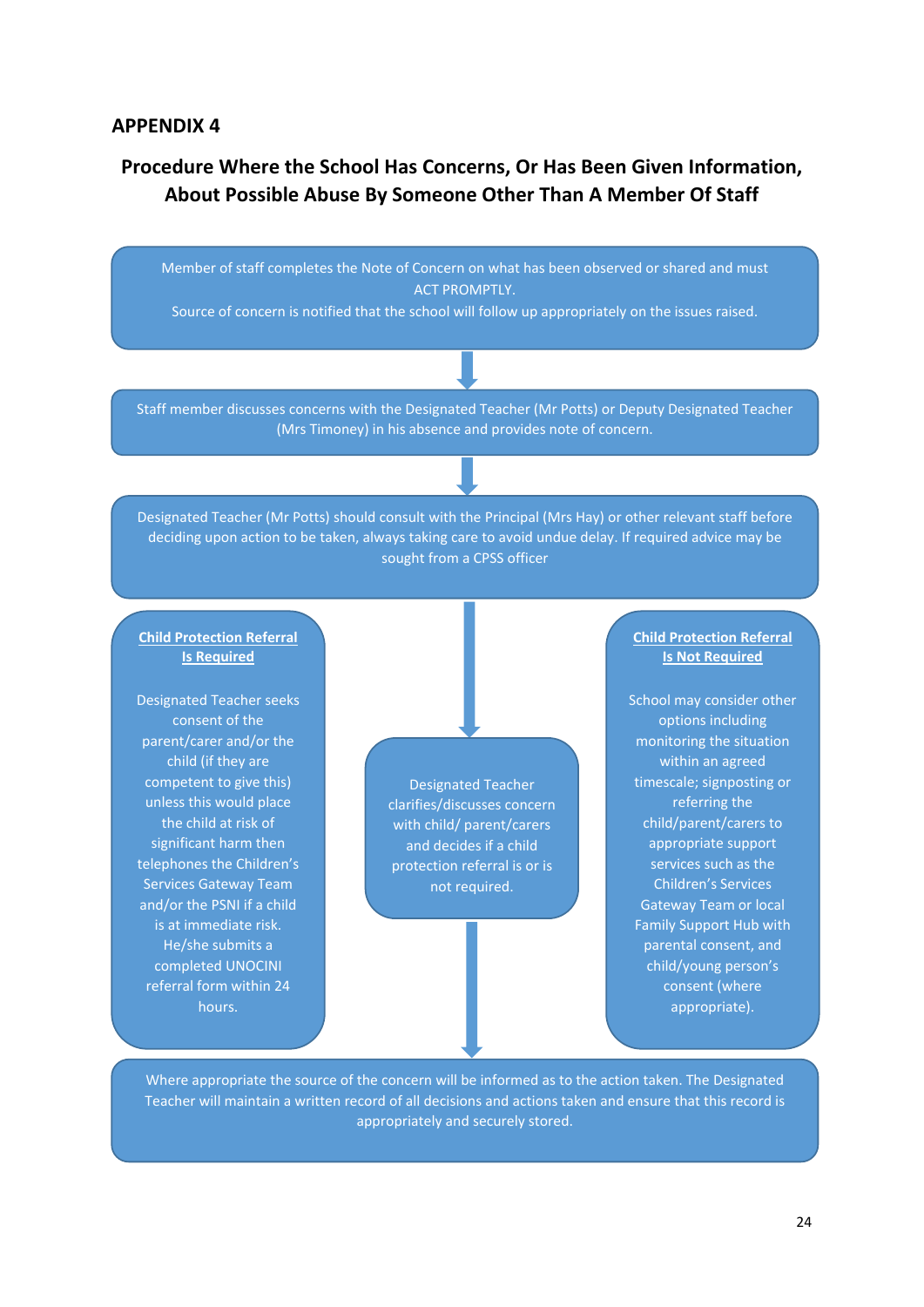## <span id="page-24-0"></span>**DEALING WITH ALLEGATIONS OF ABUSE AGAINST A MEMBER OF STAFF**

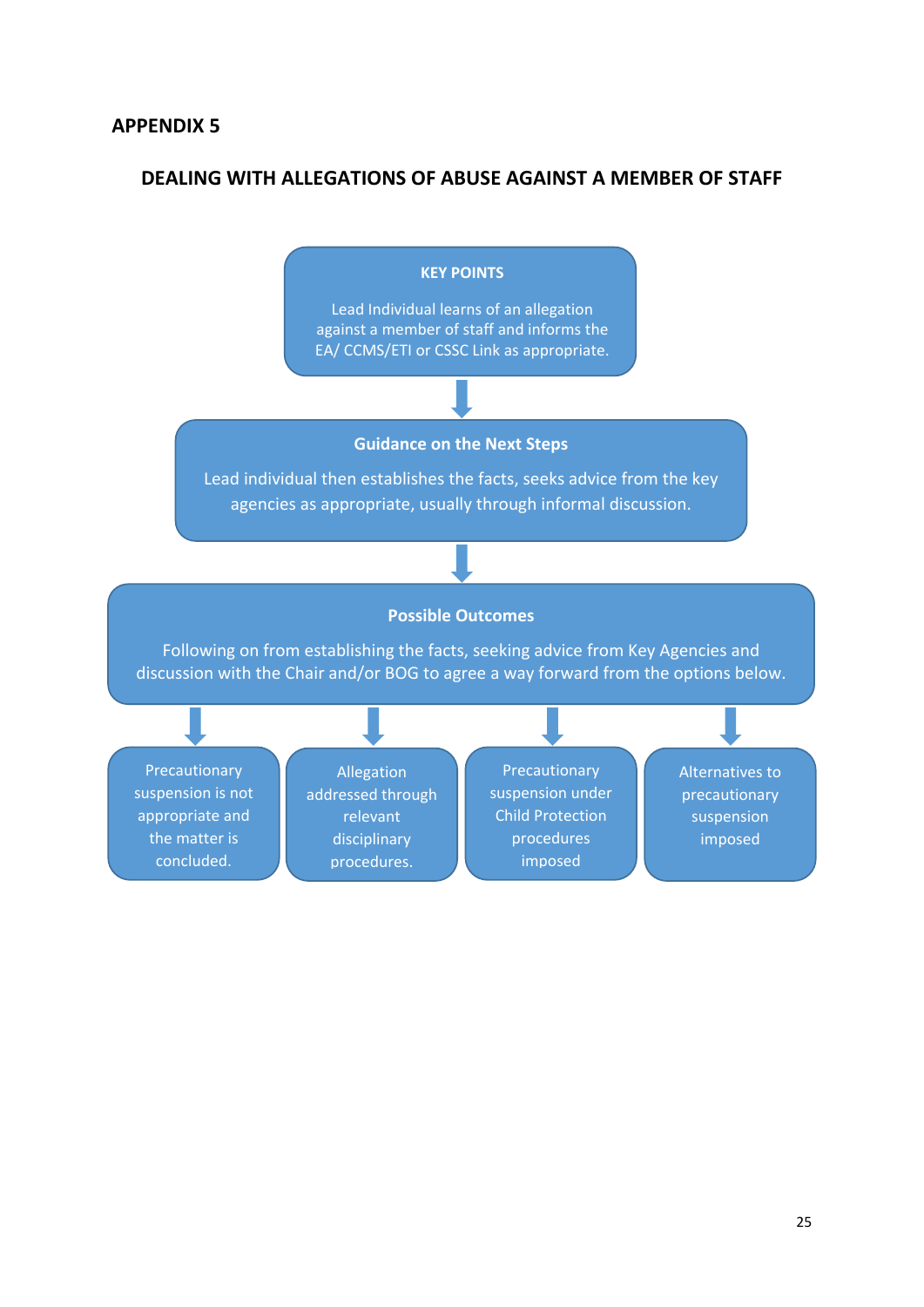

#### <span id="page-25-0"></span>**APPENDIX 6**

## **CONFIDENTIAL**

# **NOTE OF CONCERN**

# **CHILD PROTECTION RECORD - REPORTS TO DESIGNATED TEACHER**

Name of Pupil:

Year Group:

Date, Time of Incident/Disclosure:

Circumstances of Incident/Disclosure:

Nature and Description of Concern:

Parties involved, including any witnesses to an event and what was said or done and by whom:

Action Taken At The Time: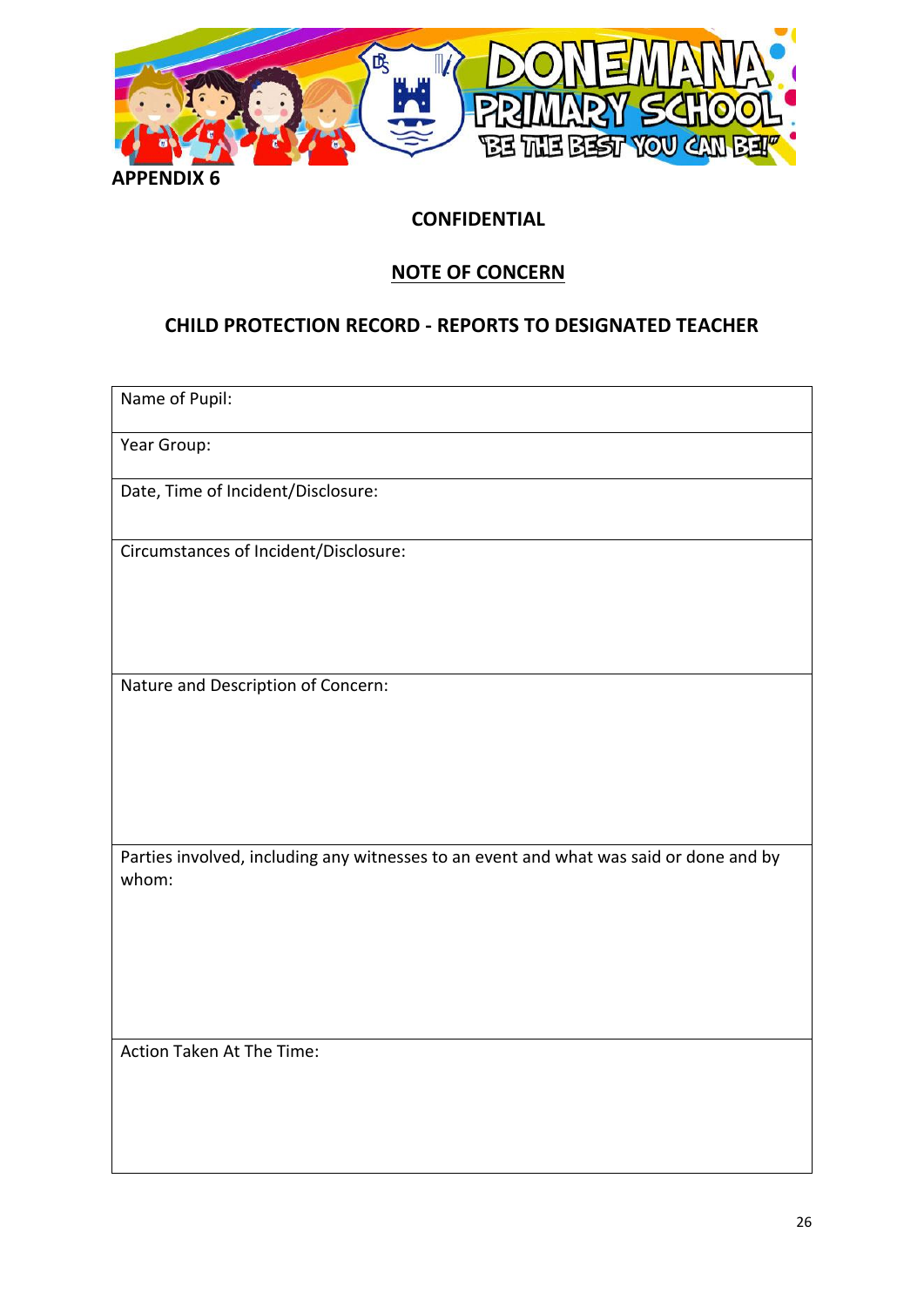| <b>Signature of Staff Member:</b>                                      | Date:       |
|------------------------------------------------------------------------|-------------|
| <b>Name of Staff Member Making the Report:</b>                         |             |
|                                                                        |             |
| If 'No' state reason:                                                  |             |
| No<br>Yes                                                              |             |
| Written Note From Staff Member Placed On Pupil's Child Protection File |             |
| Date And Time Of Report To The Designated Teacher:                     |             |
|                                                                        |             |
| Written Report Passed To Designated Teacher:<br>If 'No' state reason:  | Yes:<br>No: |
|                                                                        |             |
| Any Further Action Taken:                                              |             |
|                                                                        |             |
| Details Of Any Advice Sought, From Whom And When:                      |             |
|                                                                        |             |

| <b>Signature of Designated Teacher:</b><br>Date: |
|--------------------------------------------------|
|--------------------------------------------------|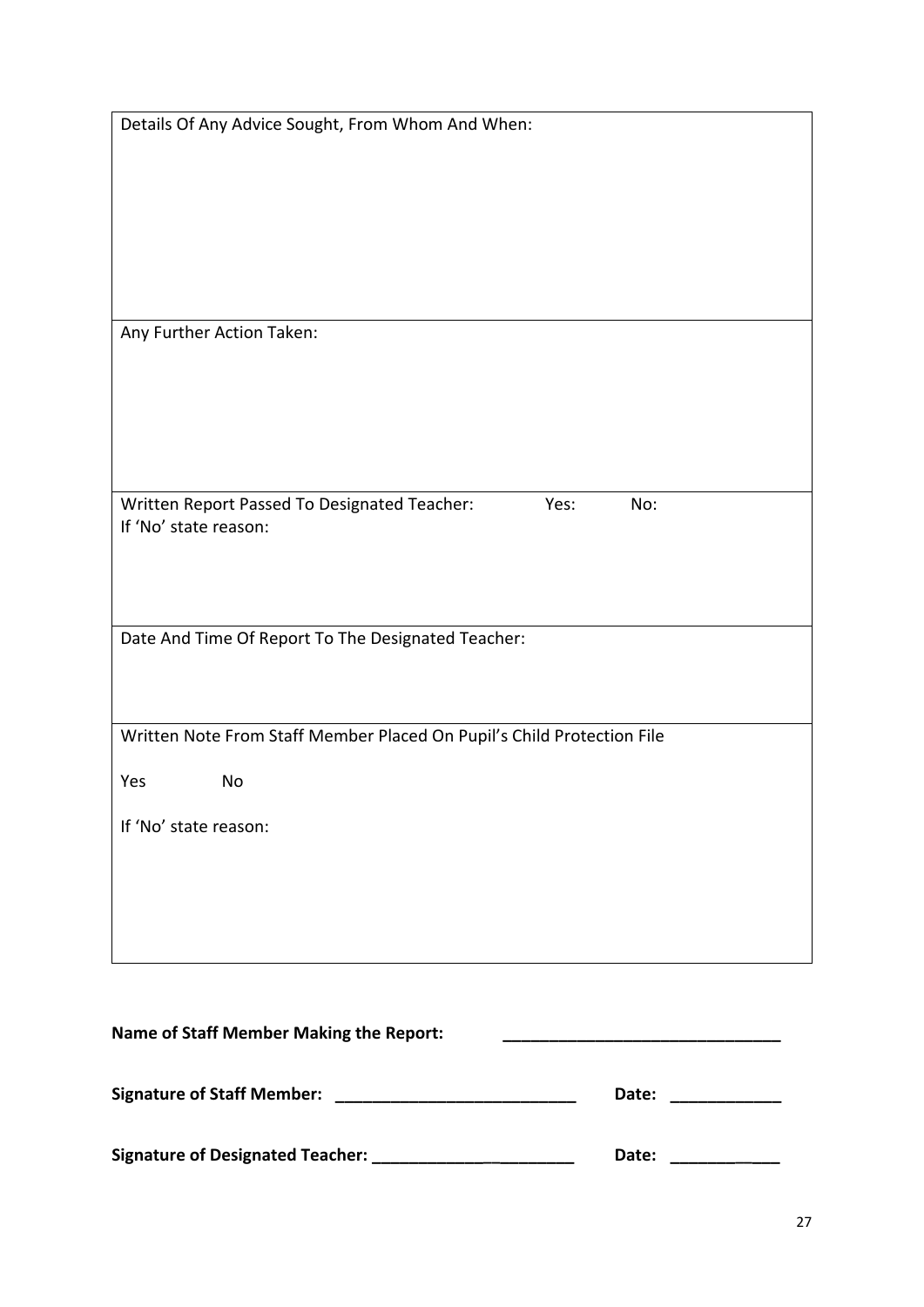**Appendix 7**

**Code of Conduct for Staff and Volunteers in Schools (Circular 2017/04 Annex C)**

Date Ratified by BOG: \_\_\_\_\_\_\_\_\_\_\_\_\_\_\_\_\_\_\_\_\_\_\_\_\_\_\_\_

Review Date: **Example 20** 

#### **Objective, Scope and Principles**

This Code of Conduct is designed to give clear guidance on the standards of behaviour all school staff and volunteers are expected to observe. School staff and volunteers are role models and are in a unique position of influence and trust and must adhere to behaviour that sets a good example to all the pupils/students within the school. As a member of a school community, each person has an individual responsibility to maintain their reputation and the reputation of the school, whether inside or outside working hours.

This Code of Conduct applies to all staff and volunteers of the school.

This Code of Conduct does not form part of any employees' contract of employment.

# **1. Setting an Example**

- 1.1 All staff and volunteers who work in schools set examples of behaviour and conduct which can be copied by pupils. Staff must therefore for example avoid using inappropriate or offensive language at all times.
- 1.2 All staff and volunteers must, therefore, demonstrate high standards of conduct in order to encourage our pupils to do the same.
- 1.3 All staff and volunteers must also avoid putting themselves at risk of allegations of abusive or unprofessional conduct.
- 1.4 This Code helps all staff and volunteers to understand what behaviour is and is not acceptable and regard should also be given to the disciplinary rules set out by the employing authority.
- 1.5 All staff and volunteers are expected to familiarise themselves and comply with all school policies and procedures**.**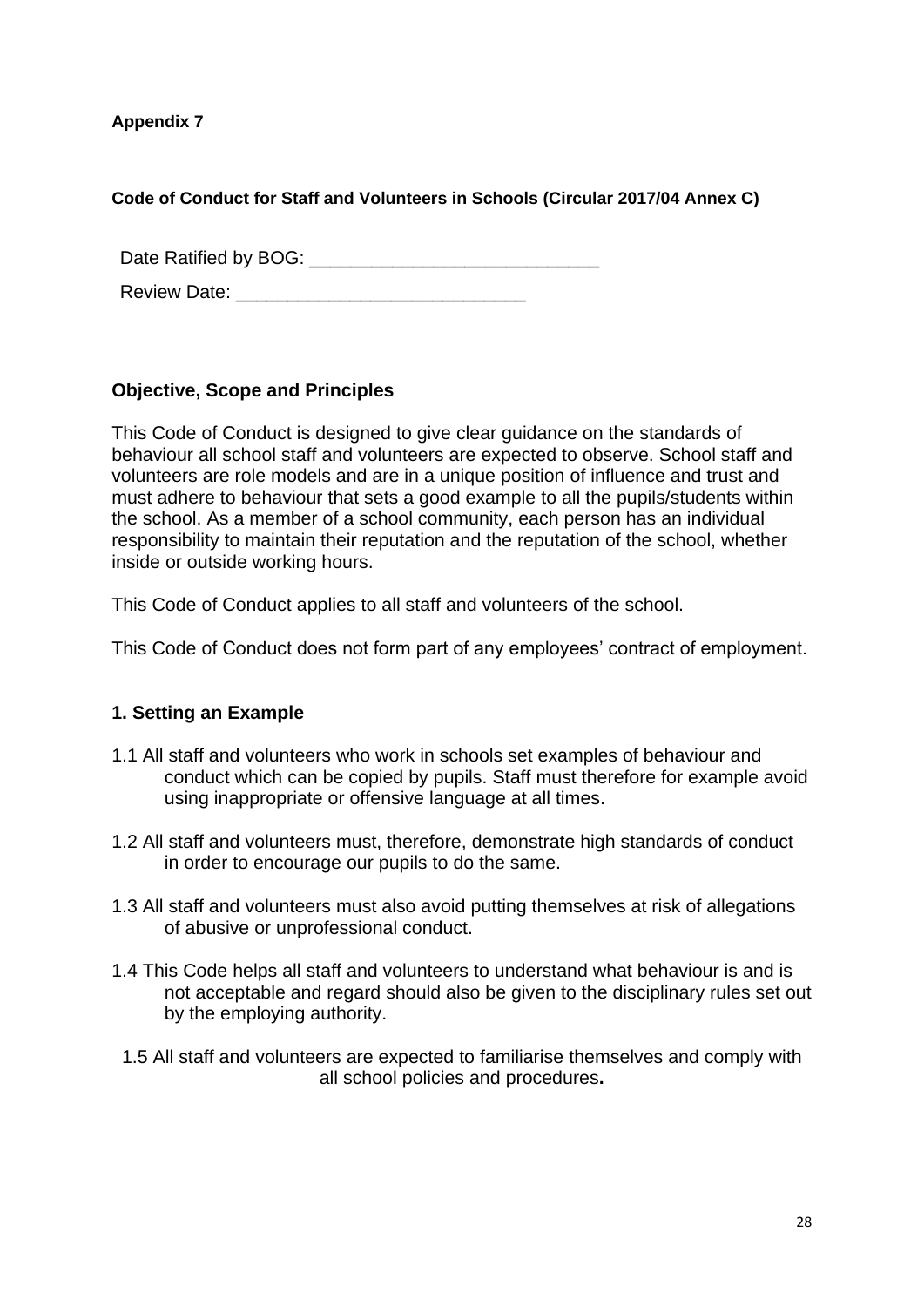#### **2. Safeguarding Pupils/Students**

- 2.1 All staff and volunteers have a duty to safeguard pupils from physical abuse, sexual abuse, emotional abuse, neglect and exploitation.
- 2.2 The duty to safeguard pupils includes the duty to report concerns about a pupil or colleague to a member of the school's Safeguarding team (Designated Teacher (DT)/Deputy Designated Teacher (DDT) for Child Protection or the Principal).
- 2.3 The school's DT is Mr Daniel Potts and the DDT is Mrs Cathy Timoney.
- 2.4 All staff and volunteers are provided with personal copies of the school's Child Protection Policy and Whistleblowing Policy and must be familiar with these documents and other relevant school policies e.g. e-Safety and Acceptable Use Policy.
- 2.5 All staff and volunteers should treat children with respect and dignity. They must not demean or undermine pupils, their parents, carers or colleagues.
- 2.6 All staff and volunteers should not demonstrate behaviours that may be perceived as sarcasm, making jokes at the expense of pupils, embarrassing or humiliating pupils, discriminating against or favouring pupils.
- 2.7 All staff and volunteers must take reasonable care of pupils under their supervision with the aim of ensuring their safety and welfare. Staff should also complete risk assessments where appropriate in accordance with school policies.

#### **3. Relationships with Students**

3.1 All staff and volunteers must declare any relationships that they may have with pupils outside of school; this may include mutual membership of social groups, tutoring, or family connections. Staff and volunteers should not assume that the school are aware of any such connections. A declaration form may be found in Appendix 1 of this document.

3.2 Relationships with pupils must be professional at all times, sexual relationships with pupils are not permitted and may lead to an abuse of trust and criminal conviction.

#### **4. Pupil Development**

- 4.1 All staff and volunteers must comply with school policies and procedures that support the well-being and development of pupils.
- 4.2 All staff and volunteers must co-operate and collaborate with colleagues and with external agencies where necessary to support the development of pupils.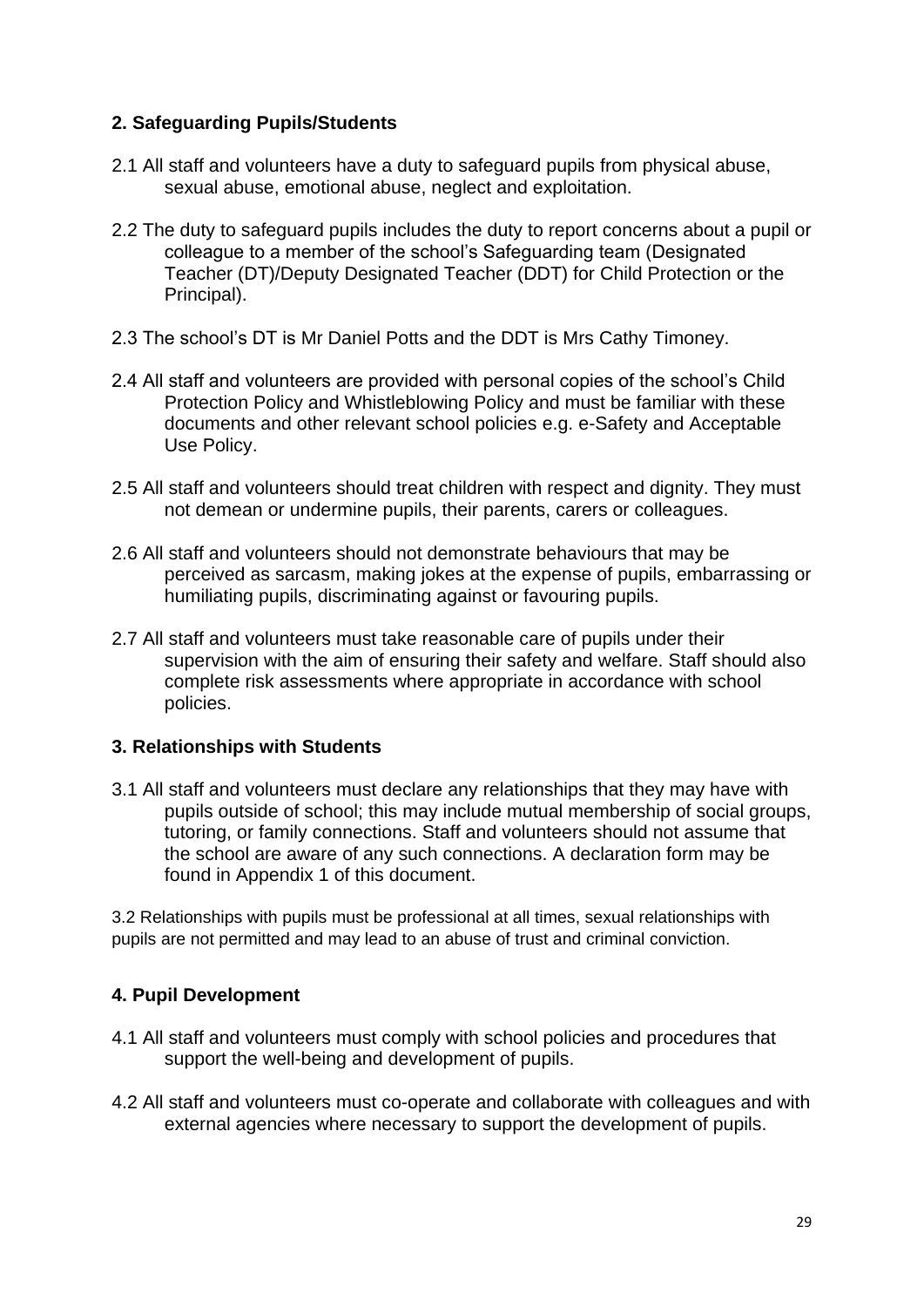### **5. Honesty and Integrity**

- 5.1 All staff and volunteers must maintain high standards of honesty and integrity in their work. This includes the handling and claiming of money and the use of school property and facilities.
- 5.2 Gifts from suppliers or associates of the school must be declared to the Principal with the exception of "one off" token gifts from pupils or parents. Personal gifts from individual members of staff or volunteers to students are inappropriate and could be misinterpreted and may lead to disciplinary action. A record will be kept of all gifts received.

#### **6. Conduct Outside of Work**

- 6.1 All staff and volunteers must not engage in conduct outside work which could seriously damage the reputation and standing of the school or the staff/ volunteers own reputation or the reputation of other members of the school community.
- 6.2 In particular, criminal offences that involve violence, possession or use of illegal drugs or sexual misconduct are to be regarded as unacceptable.
- 6.3 Staff may undertake work outside school, either paid or voluntary, provided that it does not conflict with the interests of the school. It should not contravene the working time regulations or affect an individual's work performance in the school. Staff should seek advice from the Principal when considering work outside the school.

#### **7. E-Safety and Internet Use**

7.1 Staff must exercise caution when using information technology and be aware of the risks to themselves and others. Regard should be given to the schools' E-Safety and ICT Acceptable Use Policy at all times both inside and outside of work.

- 7.2 Staff and volunteers must not engage in inappropriate use of social network sites which may bring themselves, the school, school community or employer into disrepute. Staff and volunteers should ensure that they adopt suitably high security settings on any personal profiles they may have.
- 7.3 Staff should exercise caution in their use of all social media or any other web based presence that they may have, including written content, videos or photographs, and views expressed either directly or by 'liking' certain pages or posts established by others. This may also include the use of dating websites where staff could encounter students either with their own profile or acting covertly.
- 7.4 Contact with students must be via school authorised mechanisms. At no time should personal telephone numbers, email addresses or communication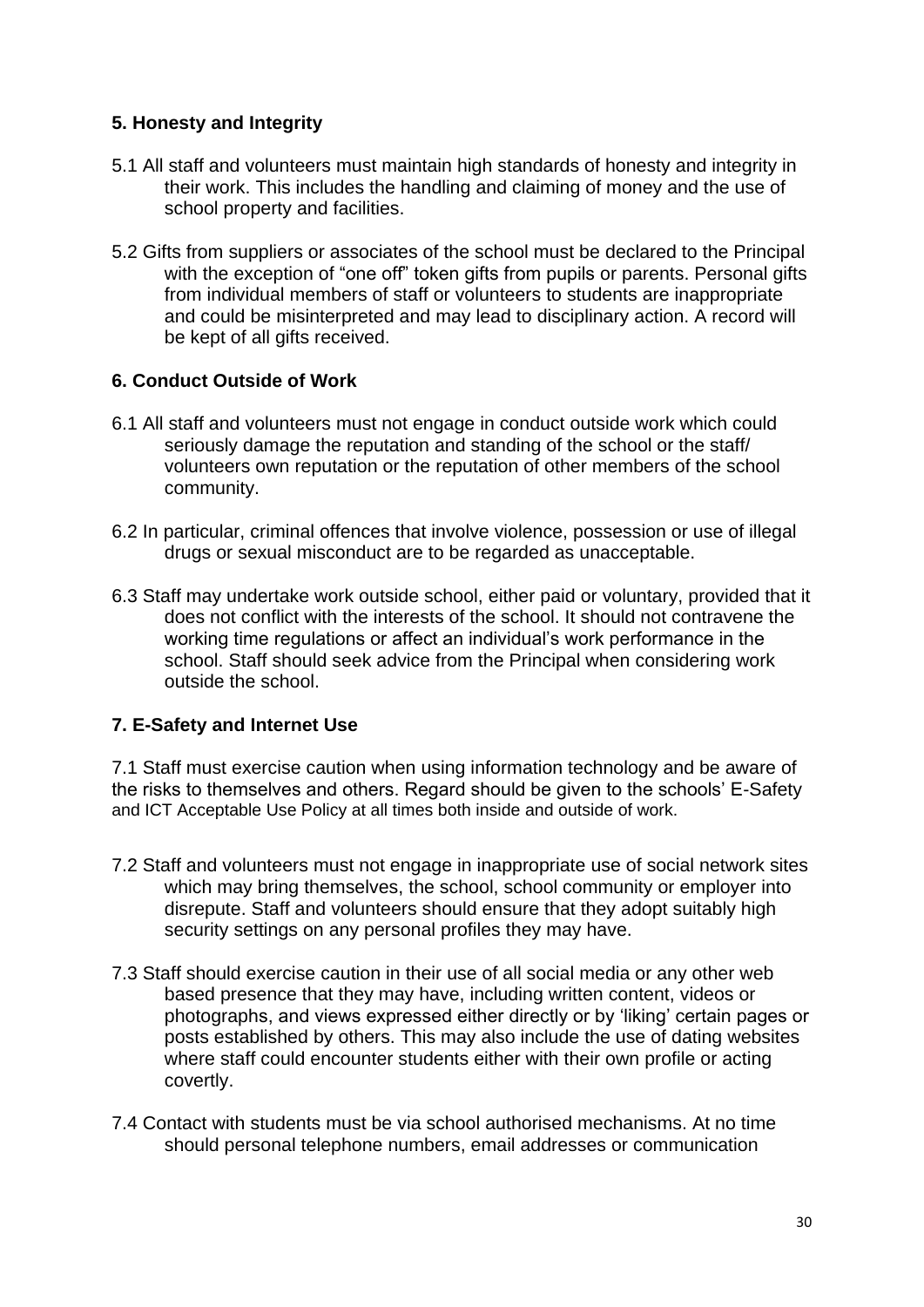routes via personal accounts on social media platforms be used to communicate with students.

- If contacted by a student by an inappropriate route, staff should report the contact to the Principal immediately.
- 7.5 Photographs/stills or video footage of students should only be taken using school equipment for purposes authorised by the school. Any such use should always be transparent and only occur where parental consent has been given. The resultant files from such recording or taking of photographs must be retained and destroyed in accordance with the schools Records Management Policy and Disposal Schedules.

#### **8. Confidentiality**

8.1 Members of staff and volunteers may have access to confidential information about students in order to undertake their every day responsibilities. In some circumstances staff may be given additional highly sensitive or private information. They should never use confidential or personal information about a student or his family for their own, or others' advantage. Information must never be used to intimidate, humiliate, or embarrass the student.

8.2 Confidential information about students should never be used casually in conversation or shared with any person other than on a need to know basis. In circumstances where the student's identity does not need to be disclosed the information should be used anonymously.

- There are some circumstances in which a member of staff may be expected to share information about a student, for example when abuse is alleged or suspected. In such cases, individuals have a duty to pass information on without delay, but only to those with designated child protection responsibilities.
- 8.4 If a member of staff is in any doubt about whether to share information or keep it confidential he or she should seek guidance from a senior member of staff. Any media or legal enquiries should be passed to senior leadership.
- 8.5 Adults need to be aware that although it is important to listen to and support students, they must not promise confidentiality or request students to do the same under any circumstances.
- 8.6 Additionally concerns and allegations about adults should be treated as confidential and passed to a senior leader without delay.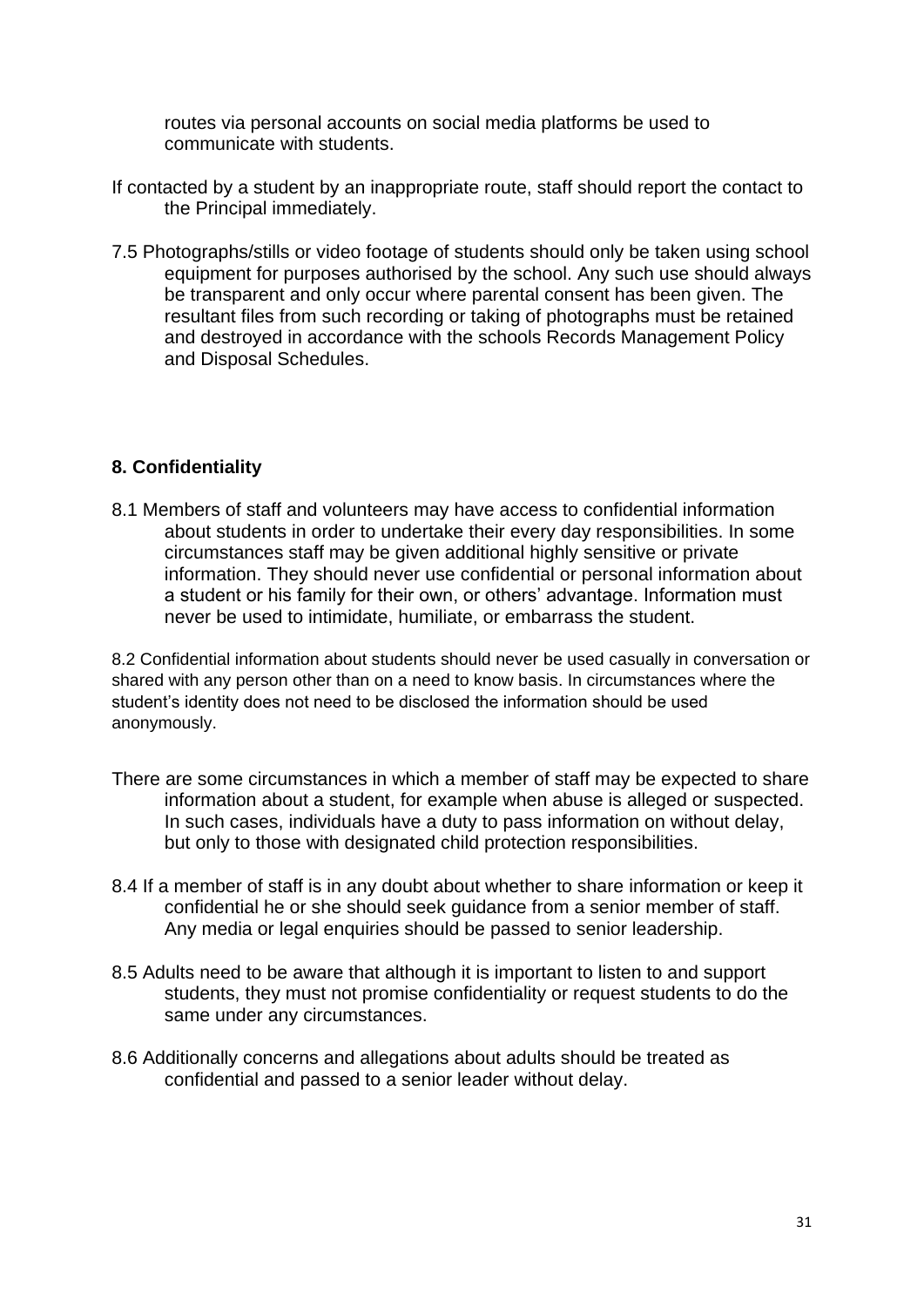#### **9. Dress and Appearance**

- 9.1 All staff and volunteers must dress in a manner that is appropriate to a professional role and promoting a professional image.
- 9.2 Staff and volunteers should dress in a manner that is not offensive, revealing or sexually provocative.
- 9.3 Staff and volunteers should dress in a manner that is absent from political or other contentious slogans.

#### **10. Disciplinary Action**

Staff and volunteers should be aware that a failure to comply with this Code of Conduct could result in disciplinary action including but not limited to dismissal.

#### **11. Compliance**

All staff and volunteers must complete the form in Appendix 7 to confirm they have read, understood and agreed to comply with the code of conduct. This form should then be signed and dated.

#### **Relationships with Pupils/Students Outside of Work Declaration**

It is recognised that there may be circumstances whereby staff and volunteers of the school are known to students outside of work. Examples include membership of sports clubs, family connections, or private tutoring.

Staff must declare any relationship outside of school that they may have with students.

| <b>Employee Name</b> | <b>Student Name</b> | Relationship |
|----------------------|---------------------|--------------|
|                      |                     |              |
|                      |                     |              |

I can confirm that I am fully aware of the code of conduct relating to contact out of school with students in line with this policy.